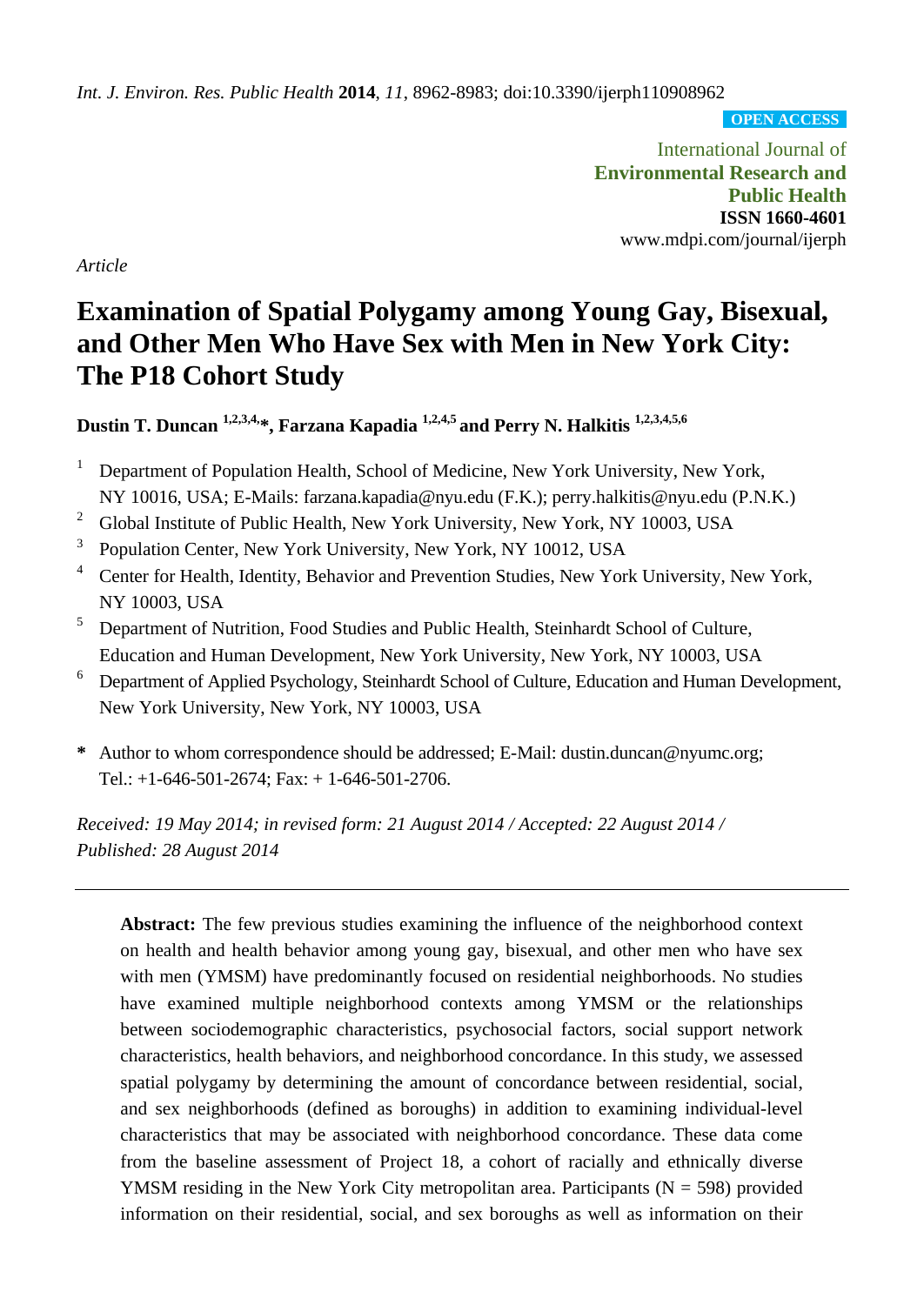sociodemographic characteristics, psychosocial factors, social support network characteristics, and health behaviors (e.g., substance use and condomless sex). Descriptive analyses were conducted to examine the distribution of boroughs reported across all three contexts, *i.e.*, residential, social, and sex boroughs. Next, concordance between: (1) residential and social boroughs; (2) residential and sex boroughs; (3) social and sex boroughs; and (4) residential, social, and sex boroughs was assessed. Finally, bivariable analyses were conducted to examine the relationships between sociodemographic characteristics, psychosocial factors, social support network characteristics, and health behaviors in relation to borough concordance. Approximately two-thirds of participants reported concordance between residential/socializing, residential/sex, and sex/socializing boroughs, whereas 25% reported concordance between all three residential/socializing/sex boroughs. Borough concordance varied by some individual-level characteristics. For example, White YMSM and YMSM reporting lower perceived socioeconomic status were significantly more likely to report residential/socializing/sex borough concordance  $(p < 0.001)$ . With regard to psychosocial factors, YMSM who reported experiencing gay-related stigma in public forums were more likely to report discordant socializing/sex and residential/socializing/sex boroughs ( $p < 0.001$ ). Greater frequency of communication with network members (>weekly) was associated with less residential/social borough concordance ( $p < 0.05$ ). YMSM who reported residential/socializing/sex borough concordance were more likely to report recent (last 30 days) alcohol use, recent marijuana use, and recently engaging in condomless oral sex (all  $p < 0.05$ ). These findings suggest that spatial polygamy, or an individual moving across and experiencing multiple neighborhood contexts, is prevalent among urban YMSM and that spatial polygamy varies by multiple individual-level characteristics. Future research among YMSM populations should consider multiple neighborhood contexts in order to provide a more nuanced understanding of how and which neighborhood contexts influence the health and well-being of YMSM. This further examination of spatial polygamy (and individual-level characteristics associated with it) may increase understanding of the most appropriate locations for targeted disease prevention and health promotion interventions (e.g., HIV prevention interventions).

**Keywords:** spatial polygamy; neighborhoods; gay men's health

## **1. Introduction**

Disparities in health and health behaviors—including substance use, condomless sexual behaviors and HIV outcomes—persist among gay, bisexual, and other men who have sex with men (MSM) despite decades of behavioral research examining a broad range of individual-level factors. Moving beyond studies of individual-level factors, a focus on social and spatial contexts may help explain variation in health and health behaviors in MSM populations. Emerging research shows that neighborhoods can play an important role in influencing health and health behaviors (e.g., substance use and condomless sex) among MSM [1–5]. Similar to research in general (*i.e.*, non-sexual minority)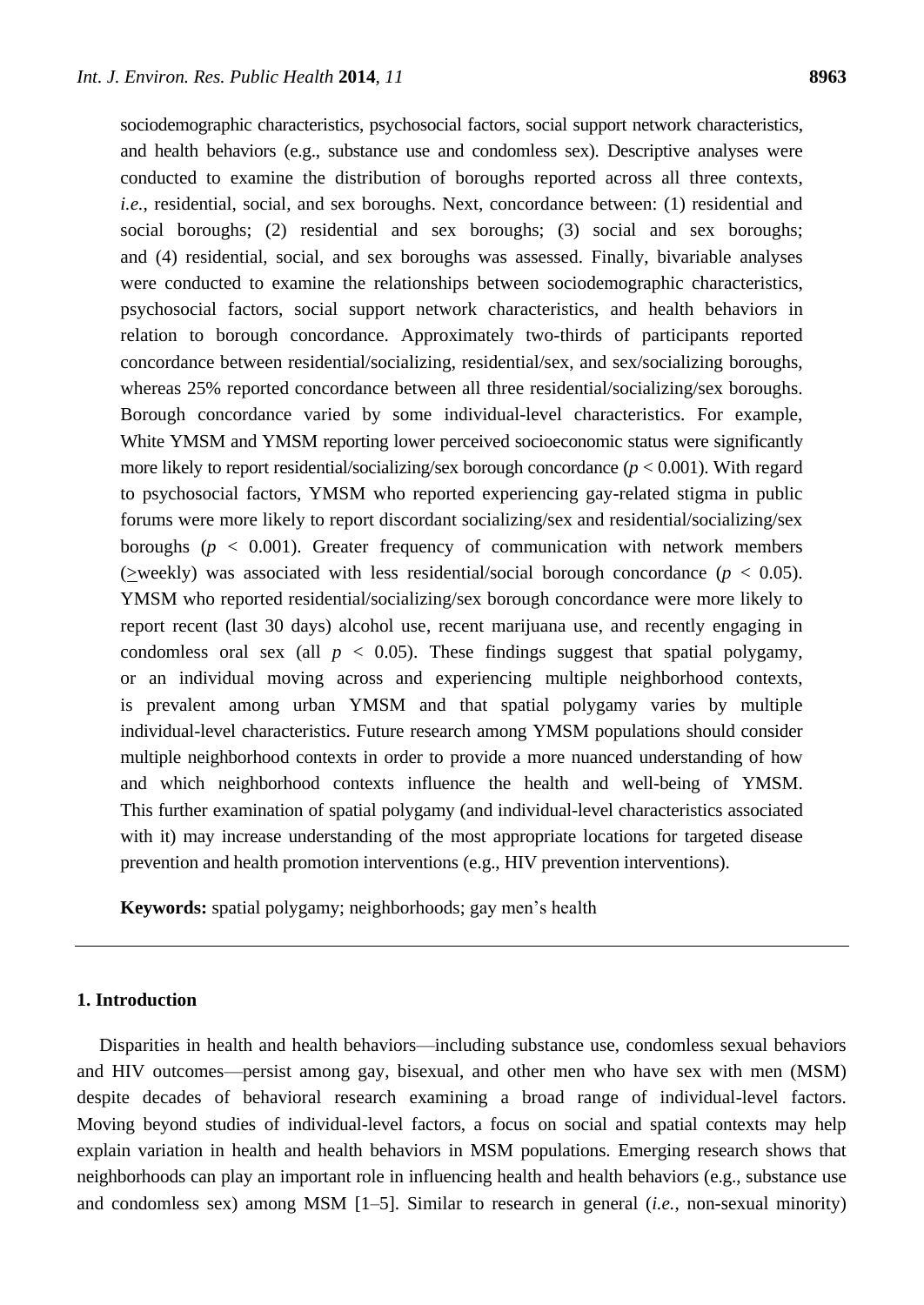populations, existing research on neighborhoods and health among MSM populations suffer from a predominant focus on only one type of neighborhood environment or spatial context (*i.e.*, the residential neighborhood). However, people move through multiple spatial contexts (e.g., travel between home, school, church, work, shopping centers, and socializing locations) [6]. As such, the exclusive focus on the residential environment *(i.e.*, the "residential trap") is problematic because it fails to capture the diversity of spatial contexts that one may experience [7]. For MSM, in particular, other spatial contexts—such as neighborhoods where MSM socialize and neighborhoods where MSM engage in sexual activity—may be salient and important to their health and health behaviors. To illustrate, in one recent study among young gay, bisexual, and other MSM in New York City, the majority of the participants socialized outside of their home neighborhoods and younger MSM often utilized their social circles to meet casual sex partners [8].

As originally conceptualized by Dr. John Odland (from Indiana University) and recently discussed by Dr. Stephen Matthews (from Penn State University), the concept of spatial polygamy not only asserts that individuals experience and interact in various contexts, but also that these varied spatial contexts influence and may be differentially associated with shaping health outcomes [6]. Thus, spatial polygamy may be more appropriate for considering whether and how different spatial contexts influence the health of MSM. For example, spatial polygamy may be linked to MSM health because those who travel to multiple neighborhoods could engage in sexual activity in these different contexts, increasing their HIV risk (especially if they engage in high-risk sexual behaviors across neighborhoods with a high HIV prevalence). While little is known about spatial polygamy and salient spatial contexts in general populations, and especially so for MSM populations, the extant research suggests that MSM move across spatial contexts [9–11]. For example, a qualitative study showed that MSM in New York City move through different neighborhoods—including to maintain connections with their various networks (e.g., their family and sexual networks) [11]. Interestingly and importantly, a recent study by Koblin and colleagues [10] of 706 MSM with an average age of approximately 32 years old who were from the New York City boroughs found that only 15% had concordant home, social, and sexual neighborhoods and that 31% of these men reported that none of their neighborhoods were the same [10]. In that study, concordance of neighborhoods differed significantly by race/ethnicity; Black and Latino men had less neighborhood concordance for all of their neighborhood types compared with their White counterparts [10].

While previous research on spatial polygamy among MSM populations is informative, there is a need for additional research to examine spatial polygamy in order to assess the extent that spatial polygamy may exist in other MSM populations (including young men who have sex with men (YMSM)), which may be different from MSM populations already studied. Compared to adult MSM, YMSM might be more spatially mobile because they may be more curious and more interested in exploration, including exploring different neighborhoods. In addition, YMSM might be more likely than adult MSM to leave their residential neighborhoods because they want to socialize in gay friendly neighborhoods (where they can be more open about their sexuality), increasing their spatial polygamy. Moreover, YMSM might be more spatially mobile, due to being more physically active, than older and elderly MSM populations, especially older and elderly MSM who may have a disability [12,13], and thus YMSM may be more likely to engage in more spatial polygamy. Furthermore, additional research is needed to examine whether sociodemographic characteristics, psychosocial factors,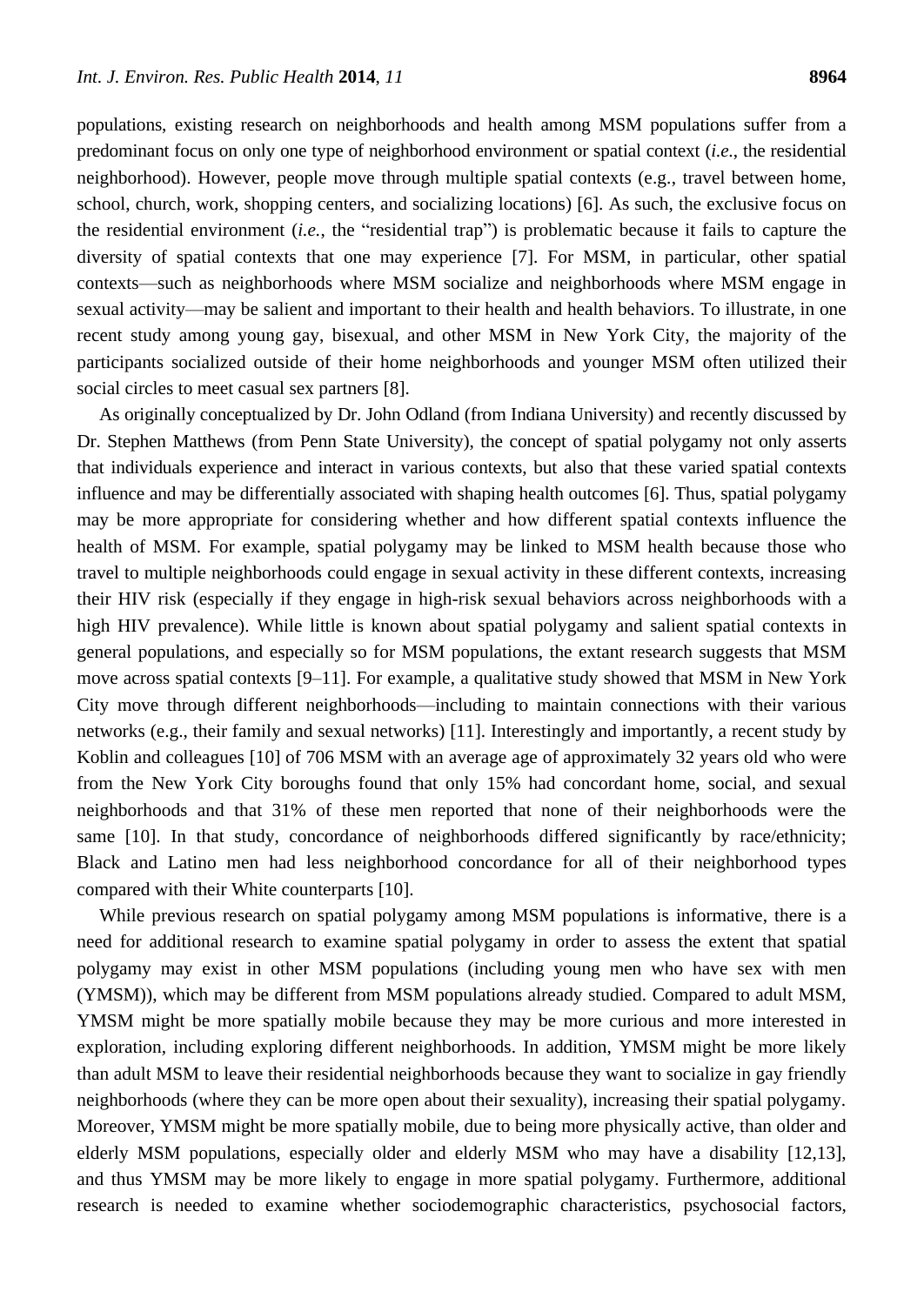social support network characteristics, and health behaviors are associated with neighborhood concordance, which (to our best knowledge) has not been done to date. However, conceptual models linking neighborhood environments to health risk behaviors and related outcomes (including alcohol and drug use and sexual risk behavior) among MSM underscore that salient features could be sociodemographic characteristics, psychosocial factors, and social support network characteristics, among others [14].

Examination of spatial polygamy (and individual-level characteristics associated with it) may help researchers, practitioners, and policymakers determine the most appropriate location(s) for targeted disease prevention and health promotion interventions (e.g., HIV prevention interventions). For example, examining psychosocial factors such as experiences with gay-related stigma that might be related to spatial polygamy (because living in a homophobic neighborhood might encourage someone to socialize in a non-homophobic/another neighborhood) could help us determine what types of individuals are more (or less) likely to engage in spatial polygamy. Thus, among a sample of a new generation of YMSM in the New York City metropolitan area including Westchester County, New Jersey and Connecticut, the present study sought to assess spatial polygamy by determining the amount of concordance between residential, social, and sex neighborhoods. In this study, we also evaluated whether sociodemographic characteristics, psychosocial factors, social support network characteristics, and health behaviors (*i.e.*, substance use and condomless sex) were associated with neighborhood concordance. New York City is an ideal location for this research because it is 304.8 square miles, with a population density of 27,440 persons per square mile, making it the most densely populated city in the United States. It contains 181 ZIP codes. Like other geographic locations, there are various ways to define a "neighborhood" in New York City and in this study we define neighborhoods as boroughs, due to the structure of the data. In New York City, there are five boroughs, each which is a county of New York State: The Bronx, Brooklyn, Manhattan, Queens, and Staten Island—which consolidated into a single city in 1898.

## **2. Methods**

## *2.1. Study Design and Overview*

Data for this study come from the baseline assessment of Project 18, a longitudinal study of 598 racially and ethnically diverse YMSM in the New York City metropolitan area with complete data at baseline. Full details on the Project 18 study have been described elsewhere [15–21]. Briefly, participants were recruited via active and passive strategies between June 2009 and May 2011—including community events and dance clubs, as well as social networking websites and dating websites. Participants were eligible for this study if they were 18 or 19 years old at the time of the baseline assessment, biologically male, lived in the New York City metropolitan area, reported having had sex (any physical contact that could lead to orgasm) with another male in the 6 months preceding the baseline assessment, and self-reported a HIV-negative or unknown serostatus. Men from a racial/ethnic minority group (*i.e.*, Black, Hispanic, Asian-Pacific Islander, Multiracial/Other) were oversampled and thus were the majority of the sample (>70% non-White). The New York University Institutional Review Board approved the study protocol.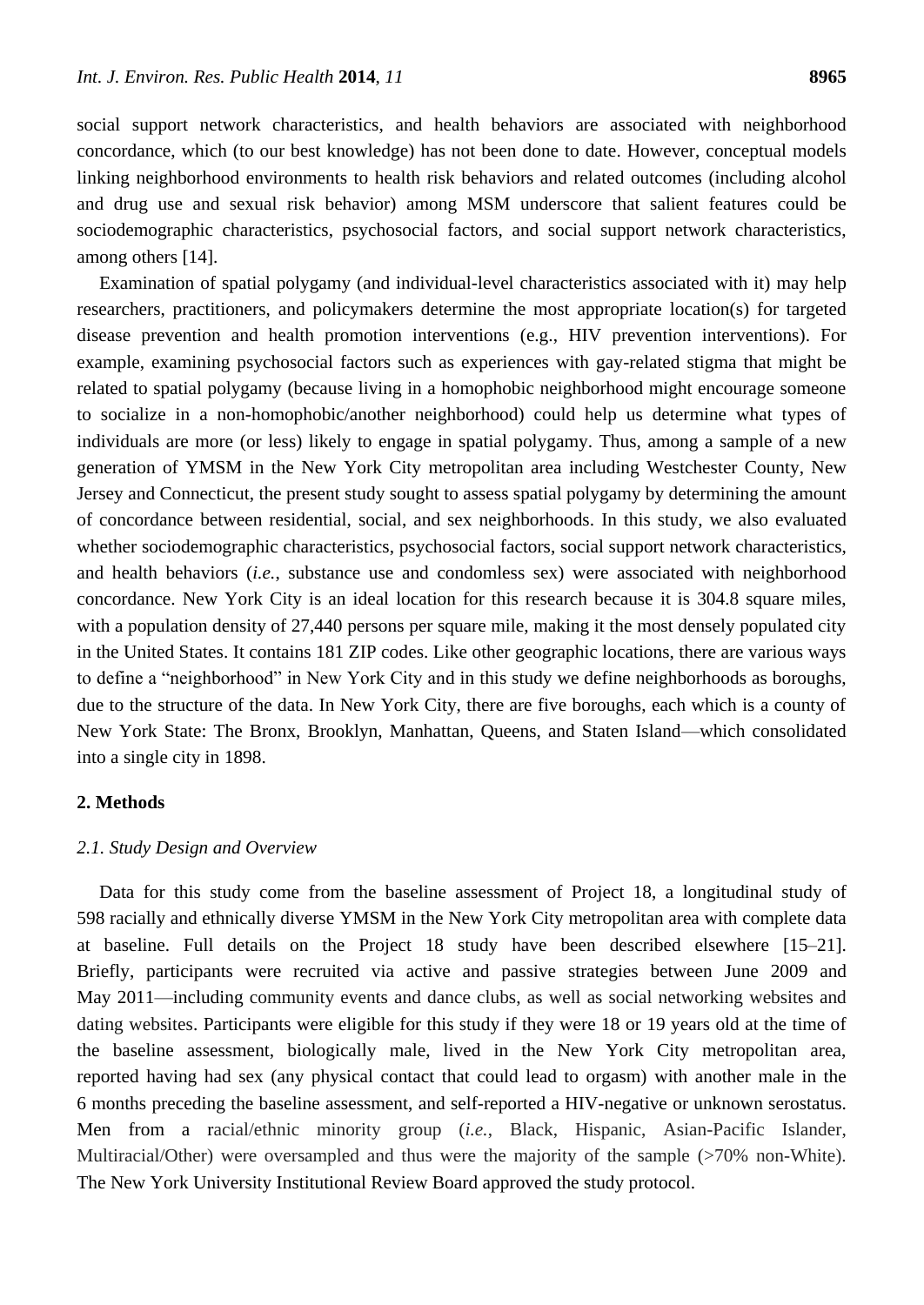#### 2.1.1. Characterization of Neighborhood Environments

In order to explore a range of neighborhood contexts that YMSM engage and interact in, this study sought to ascertain information about three different neighborhood contexts: the residential, social, and sex neighborhoods among study participants, which was based on our previous work highlighting these contexts as salient to MSM [8]. First, to characterize residential neighborhoods, participants were asked to report their current *ZIP code of residence*, which we geocoded in ArcGIS (Environmental Systems Research Institute (ESRI), Redlands, California, USA) based on procedures detailed in our prior work [22,23] using a ZIP code file from ESRI Data and Map current as of June 2011. Of the 598 participants who provided ZIP code data, 594 were geocoded while four were unable to be geocoded (due to invalid ZIP codes). In addition, all participants were asked to provide the names of their most recent (last 6 months) residential neighborhoods. Second, participants were asked to report on the neighborhoods where they had socialized most often during the last 6 months. Finally, participants were asked to provide names of the neighborhoods where they had sex most often during the past 6 months. All neighborhood information was obtained via survey. For each residential, social, and sex neighborhood, participants were asked to enter in the nearest cross streets or name of the neighborhood as opposed to geopolitical boundaries (e.g., ZIP codes). We did not obtain geopolitical boundaries for socializing and sex neighborhoods because we suspected this information might not be known for these neighborhoods in the same way that they are likely to be known for residential neighborhoods. Participants were asked to report the names of up to three neighborhoods for each neighborhood type (*i.e.*, residential, social, and sex neighborhoods); however, there was often no data for the second and third neighborhood names for each neighborhood type. It was not clear if the data were missing or not entered as participants may have only reported one or two neighborhoods. As such, we restricted the neighborhood information to the first neighborhood name for each type. In addition, because these data were self-reported, there was significant variation in how this information was entered (e.g., from specific cross street intersections in Manhattan to New York City boroughs, to cities outside of New York State). Given the variability in responses obtained for residential, social, and sex neighborhoods, the data on neighborhoods were coded as follows: New York City (metropolitan area, out of metropolitan area), New Jersey, Connecticut and other areas. The New York City metropolitan area included each New York City borough and its respective county: The Bronx (Bronx County), Brooklyn (Kings County), Manhattan (New York County), Queens (Queens County), and Staten Island (Richmond County). Any residential, social, or sex neighborhoods outside of the New York City metropolitan area, but within New York State, were categorized as outside of the New York City metropolitan area (e.g., Westchester County). Participants reporting social or sex neighborhoods in locations/cities outside of New York State, but within the tri-state area (*i.e.*, New Jersey and Connecticut), were categorized by that respective state. Finally, participants who reported social, or sex neighborhoods locations outside of the tri-state area (e.g., Los Angeles, California) were included in the "Other" category. Therefore, given the structure of the data, *characterization of neighborhoods for the spatial polygamy analyses was based on New York City boroughs*.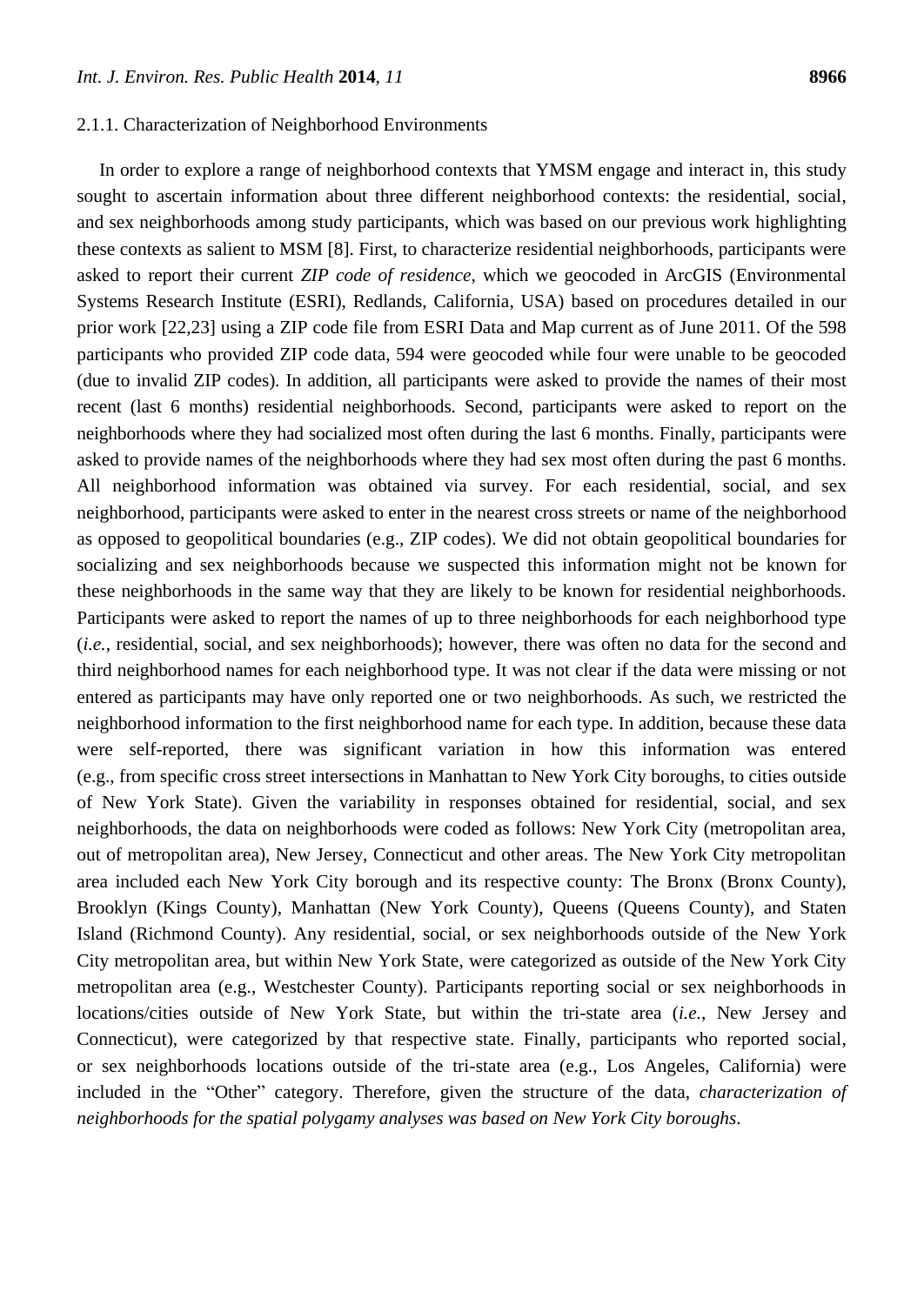## 2.1.2. Individual-Level Characteristics

Individual-level characteristics were collected via audio computer-assisted self-interview (ACASI) software. A full description of these characteristics, including specific instruments used and their psychometric properties, has been described previously [15–21].

*Sociodemographic Characteristics.* The survey assessed race/ethnicity (Hispanic/Latino, Black, Asian-Pacific Islander/Multiracial/Other, and White), current school enrollment (yes, no), perceived familial socioeconomic status (lower, middle, upper), foreign-born status (yes, no), household composition (living with parents, friends/roommates, other (e.g., shelter)), sexual identity (exclusively homosexual *versus* not exclusively homosexual), currently in a relationship with another man (yes, no), and current housing status (stably housed *versus* unstably housed/homeless).

*Psychosocial Factors*. Ethnic identity was measured using the 12-item Multigroup Ethnic Identity Measure (e.g., "I have a lot of pride in my ethnic group", *etc.*) [24] (coded as low *versus* high), experiences of gay-related stigma in both public (coded as low *versus* high) and personal (coded as low *versus* high) contexts was assessed via two subscales of the HIV Stigma Scale that we modified to assess stigma associated with sexual orientation including a two-item measure (e.g., "Most people think a person who is gay is disgusting") and via a three-item measure (e.g., "I have been hurt by how people reacted to learning I'm gay"), respectively [25], having come out to their peers as measured by the proportion of friends who knew of the participant's same-sex sexual behavior ("About how many of your friends know that you have had sex with a man?" [26] (coded as no/"some, few, none, don't know" *versus* yes/"all, most"), gay community affinity was assessed from a one-item measure: ―I feel a part of the gay community in New York City‖ [26] (coded as high *versus* medium/low), and internalized homophobia from a four-item measure (e.g., "Sometimes I dislike myself for being gay/bisexual‖) [27] (coded as low *versus* high) was assessed.

*Social Support Network Characteristics*. Social support network characteristics were assessed via a social network inventory of up to 10 network members (e.g., family, friends, work associates, sexual partner) who study participants considered to be a "significant or important" person in their lives, consistent with our previous work [16,21]. Network size (dichotomized at median as <8 *versus* >8), average duration of network relationships (dichotomized as <2 years *versus* >2 years), frequency of communication with network members (dichotomized at  $\leq$ monthly *versus*  $\geq$ weekly), emotional support (low *versus* high), and material support (low *versus* high) were assessed.

*Substance Use and Condomless Sex*. Participants provided information on recent substance use and condomless sex using a 30-day calendar-based methodology [28]. Specifically, recent (last 30 days) alcohol use and recent marijuana use were assessed in the survey. In addition, recent (last 30 days) condomless oral sex and condomless insertive or receptive anal sex were also assessed in the survey. Recent substance use and condomless sex was coded was "yes" *versus* "no".

## *2.2. Statistical Analyses*

First, we calculated the number of participants per residential ZIP code and used this information to create a map illustrating the distribution of residential neighborhoods for the Project 18 sample (See Figure 1). Second, descriptive analyses were conducted to present the distribution of neighborhoods (defined as boroughs) reported across all three contexts, *i.e.*, residential, social, and sex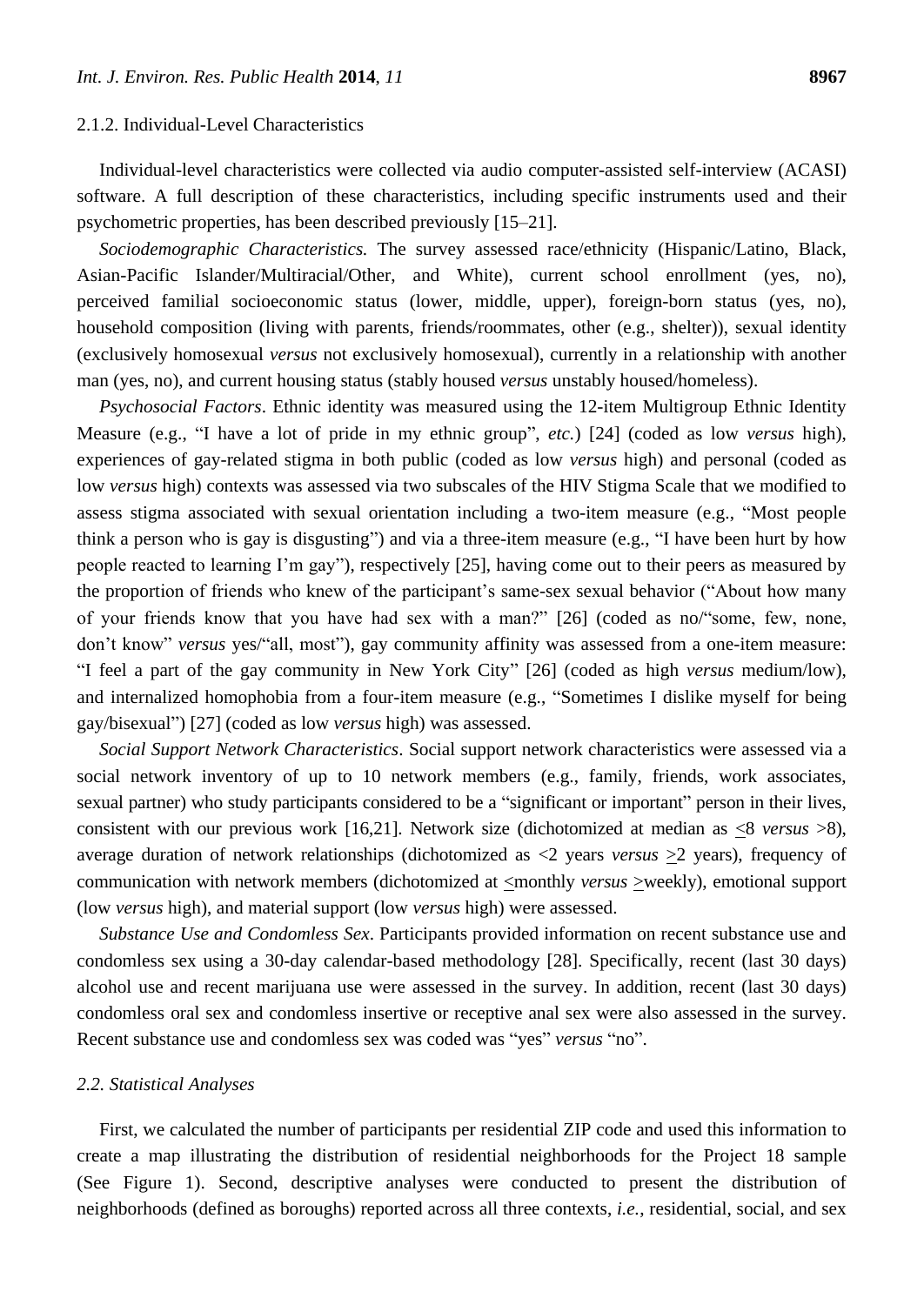neighborhoods. Next, using these data, we examined concordance between borough types to assess the extent of spatial polygamy or differences between borough contexts. Specifically, we examined concordance between: (1) residential and social boroughs; (2) residential and sex boroughs; (3) social and sex boroughs; and (4) residential, social, and sex boroughs. Bivariable analyses were conducted to examine the influence of sociodemographic characteristics, psychosocial factors, social network characteristics, and health behaviors in relation to borough concordance, using Chi-Square statistics. Thus, all individual-level variables were examined separately in relation to borough concordance. Statistical significance was determined by  $p < 0.05$ . Statistical Package for the Social Sciences (SPSS) version 21 (SPSS IBM, New York, USA) was used to perform the statistical analysis.

**Figure 1.** Project 18 participants by residential ZIP code, New York City metropolitan area.



#### **3. Results**

Figure 1 shows the spatial distribution of this sample of YMSM, by ZIP code, across the greater New York City metropolitan area. Participants resided in 122 of the 181 ZIP codes in New York City. The vast majority of the sample reported residing in the New York City metropolitan area with 69% of the sample reporting residence in one of the five New York City boroughs (Table 1). Of the five New York City boroughs, 32% and 15% of participants reported residence in Manhattan or Brooklyn,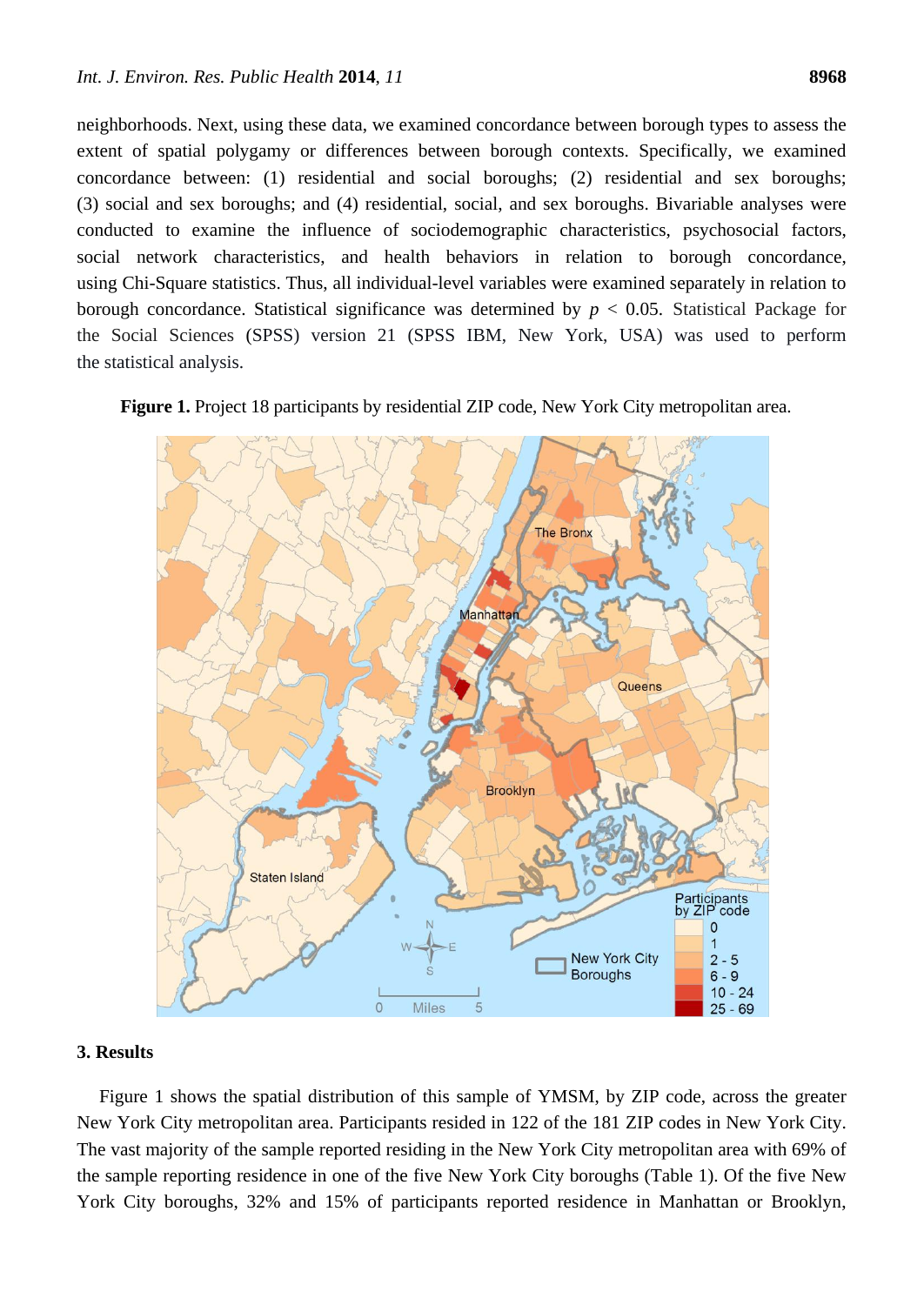respectively, while approximately 10% reported either The Bronx or Queens as their borough of residence. Only 1% of the sample reported residing in Staten Island. With regard to socializing boroughs, 47% and 14% of this sample identified Manhattan or Brooklyn as their main boroughs for engaging in social activities. Overall, the distribution of sex boroughs more closely resembled the distribution of residential boroughs rather than socializing boroughs. In terms of borough concordance, approximately one third of YMSM in this sample reported discordant residential/social, residential/sex, and socializing/sex boroughs. In addition, 75% of participants in this study reported discordance across all three borough types (*i.e.*, residential, socializing, and sex boroughs).

| <b>Neighborhoods</b>                             | %(N)     |
|--------------------------------------------------|----------|
| <b>Residential boroughs</b>                      |          |
| Manhattan                                        | 32 (194) |
| Brooklyn                                         | 15(91)   |
| The Bronx                                        | 10(59)   |
| Queens                                           | 11(66)   |
| <b>Staten Island</b>                             | 1(4)     |
| New York (Non-metro NYC area)                    | 11(67)   |
| New Jersey                                       | 9(53)    |
| Connecticut                                      | 1(7)     |
| Other                                            | 9(52)    |
| <b>Socializing boroughs</b>                      |          |
| Manhattan                                        | 47 (278) |
| Brooklyn                                         | 14 (83)  |
| The Bronx                                        | 6(37)    |
| <b>Oueens</b>                                    | 8(47)    |
| <b>Staten Island</b>                             | 1(3)     |
| New York (Non-metro NYC area)                    | 10(61)   |
| New Jersey                                       | 6(37)    |
| Connecticut                                      | 1(4)     |
| Other                                            | 7(43)    |
| <b>Sex boroughs</b>                              |          |
| Manhattan                                        | 32 (191) |
| Brooklyn                                         | 14 (84)  |
| The Bronx                                        | 10(59)   |
| <b>Oueens</b>                                    | 9(53)    |
| <b>Staten Island</b>                             | 1(3)     |
| New York (Non-metro NYC area)                    | 10(61)   |
| New Jersey                                       | 8 (49)   |
| Connecticut                                      | 1(5)     |
| Other                                            | 8(49)    |
| Residential and social borough concordance       |          |
| Yes                                              | 66 (395) |
| N <sub>0</sub>                                   | 34 (203) |
| <b>Residential and sex borough concordance</b>   |          |
| Yes                                              | 68 (408) |
| No                                               | 32(190)  |
| Social and sex borough concordance               |          |
| Yes                                              | 63 (378) |
| No                                               | 37 (220) |
| Residential, social, and sex borough concordance |          |
| Yes                                              | 25 (150) |
| No                                               | 75 (448) |

**Table 1.** Distribution of self-reported residential, social and sex neighborhoods (boroughs) among YMSM in the Project 18 study, 2009–2011.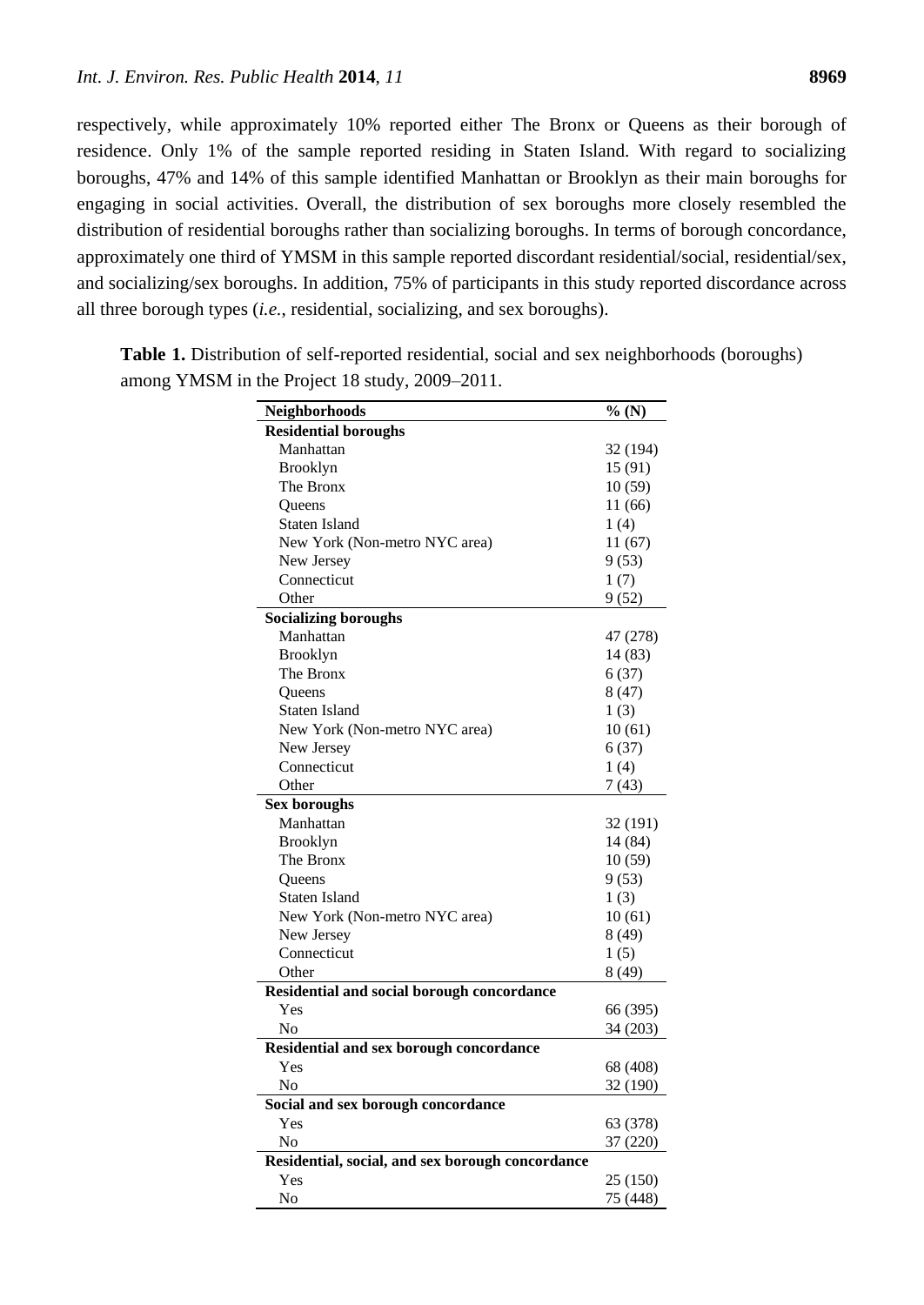Bivariable analyses indicated several notable differences in borough concordance by certain sociodemographic characteristics, psychosocial factors, social support network characteristics, as well as health behaviors (Table 2). First, Hispanic and Black YMSM were more likely to report borough discordance for all types of boroughs, whereas White YMSM were significantly more likely to report borough concordance, also across all borough concordance measures. For example, White YMSM were significantly more likely to report residential/socializing/sex borough concordance (46%) compared to Hispanic (29%) and Black (13%) YMSM ( $p < 0.001$ ). Next, those reporting currently being enrolled in school reported more residential/social borough concordance (*p* < 0.05). Perceived familial socioeconomic status was also associated with borough concordance, with YMSM who reported a higher perceived socioeconomic status being more likely to report borough discordance while those reporting lower perceived socioeconomic status to be more likely to report borough concordance for socializing/sex and residential/socializing/sex boroughs. YMSM who reported residing with their parents were also more likely to report borough discordance across measures of residential/social, socializing/sex and residential/socializing/sex boroughs, while those who reported residing with their friends or a roommate reported more concordance for these borough types (all  $p < 0.05$ ). Those who were exclusively homosexual reported more residential/social borough discordance ( $p < 0.01$ ). With regard to psychosocial factors, YMSM who reported experiencing gay-related stigma in public forums were more likely to report discordant residential/social, socializing/sex and residential/socializing/sex boroughs (*p* < 0.05). YMSM who reported having come out to their peers were more likely to report concordant residential/sex and socializing/sex boroughs (both  $p < 0.05$ ) while YMSM who reported greater gay community affinity were more likely to report discordant residential/social boroughs (*p* < 0.01). Regarding social support network characteristics, we found that greater frequency of communication with network members (>weekly) was associated with less residential/social borough concordance  $(p < 0.05)$ . In addition, YMSM who reported residential/socializing/sex borough concordance were more likely to report recent (last 30 days) alcohol use compared to those in discordant boroughs (88% *versus* 76%, *p* < 0.01). Self-reports of recent marijuana use were higher among those reporting both residential/socializing/sex as well as socializing/sex concordant boroughs (both  $p < 0.05$ ). In terms of sexual behavior, YMSM in this study who reported concordance across all borough contexts were more likely to report engaging in condomless oral sex (all  $p < 0.05$ ).

## **4. Discussion**

Spatial polygamy may be particularly salient in urban environments such as New York City due to the proximity of neighborhoods whose characteristics, norms, and cultures vary dramatically. In order to evaluate spatial polygamy among a sample of YMSM in New York City, we inquired about their home, social, and sex boroughs. In this study, we found that approximately two-thirds of participants reported concordance between residential/socializing, residential/sex, and sex/socializing boroughs, whereas 25% reported concordance between all three residential/socializing/sex boroughs. In addition, borough concordance varied by some sociodemographic characteristics, psychosocial factors, social support network characteristics, as well as certain health behaviors.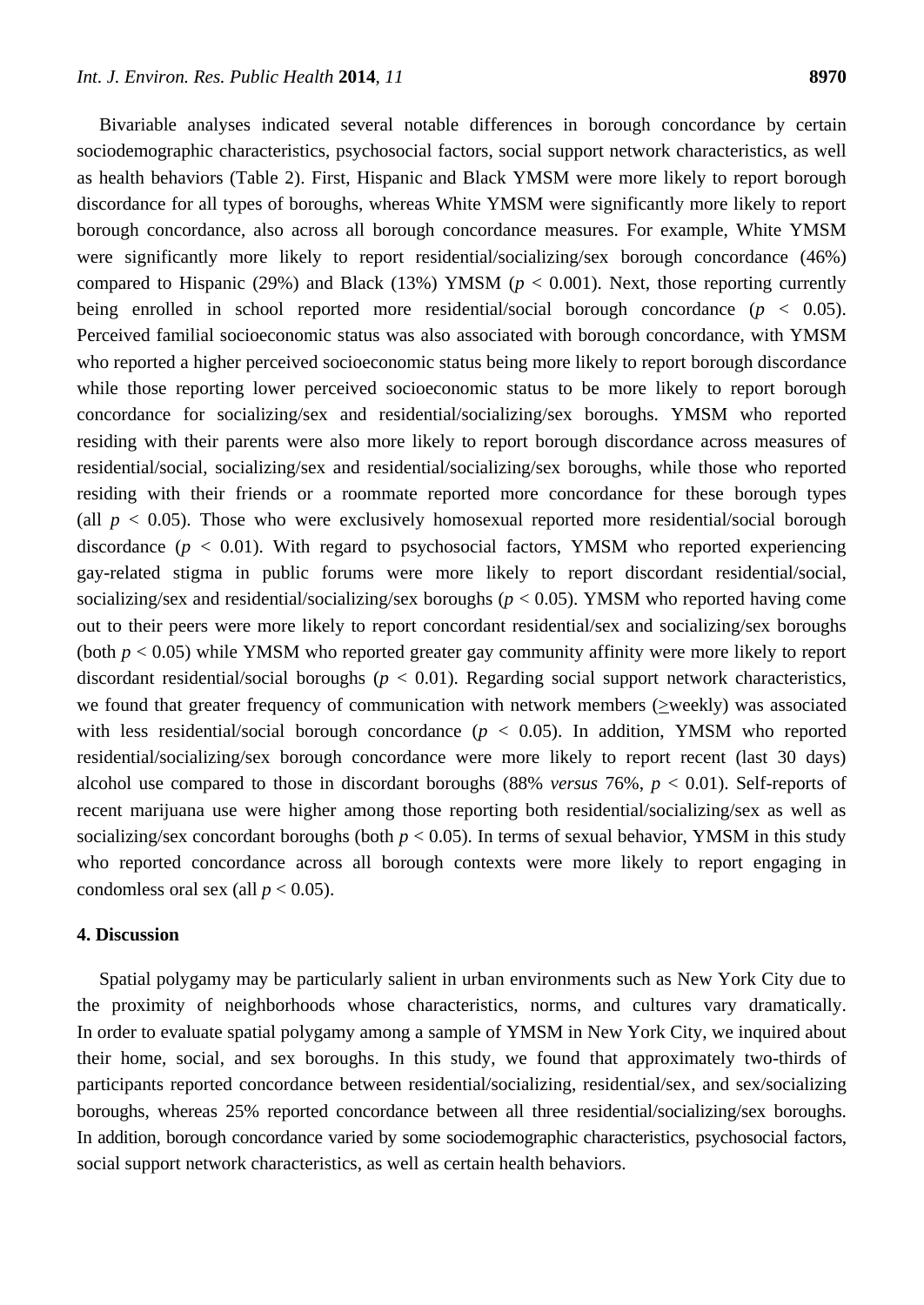|                                             | <b>Residential/Social Borough</b><br>Concordance |               | <b>Residential/Sex Borough</b><br>Concordance |                | <b>Social/Sex Borough</b><br>Concordance |               | <b>Residential/Social/Sex</b><br><b>Borough Concordance</b> |                |
|---------------------------------------------|--------------------------------------------------|---------------|-----------------------------------------------|----------------|------------------------------------------|---------------|-------------------------------------------------------------|----------------|
|                                             |                                                  |               |                                               |                |                                          |               |                                                             |                |
|                                             | N <sub>0</sub>                                   | Yes           | N <sub>0</sub>                                | Yes            | N <sub>0</sub>                           | Yes           | N <sub>0</sub>                                              | Yes            |
|                                             | $(N = 203)$                                      | $(N = 395)$   | $(N = 190)$                                   | $(N = 408)$    | $(N = 220)$                              | $(N = 378)$   | $(N = 448)$                                                 | $(N = 150)$    |
|                                             | $\frac{0}{0}$                                    | $\frac{0}{0}$ | $\frac{0}{0}$                                 | $\frac{0}{0}$  | $\frac{0}{0}$                            | $\frac{0}{0}$ | $\frac{0}{0}$                                               | $\frac{6}{6}$  |
| Sociodemographic characteristics            |                                                  |               |                                               |                |                                          |               |                                                             |                |
| Race/ethnicity                              |                                                  |               |                                               |                |                                          |               |                                                             |                |
| Hispanic/Latino                             | 44                                               | 36            | 41                                            | $37***$        | 45                                       | 35 ***        | 42                                                          | 29 ***         |
| Black                                       | 20                                               | 17            | 23                                            | 15             | 21                                       | 15            | 19                                                          | 13             |
| Other (including Asian Pacific Islander)    | 11                                               | 14            | 17                                            | 12             | 16                                       | 12            | 14                                                          | 12             |
| White                                       | 25                                               | 33            | 20                                            | 36             | 18                                       | 38            | 25                                                          | 46             |
| Currently enrolled in school (yes)          | 81                                               | 88*           | 84                                            | 87             | 85                                       | 86            | 84                                                          | 89             |
| Perceived familial socioeconomic status     |                                                  |               |                                               |                |                                          |               |                                                             |                |
| High                                        | 35                                               | 33            | 35                                            | 33             | 39                                       | $30 *$        | 36                                                          | $25***$        |
| Middle                                      | 39                                               | 36            | 37                                            | 37             | 37                                       | 37            | 39                                                          | 33             |
| Low                                         | 26                                               | 31            | 28                                            | 30             | 24                                       | 33            | 25                                                          | 42             |
| Foreign-born (yes)                          | $10\,$                                           | 11            | 12                                            | 11             | 10                                       | 12            | 12                                                          | $\overline{9}$ |
| <b>Household composition</b>                |                                                  |               |                                               |                |                                          |               |                                                             |                |
| Parents                                     | 61                                               | $50*$         | 61                                            | 51             | 64                                       | 48**          | 65                                                          | $22***$        |
| Friends/roommates                           | 31                                               | 37            | 29                                            | 38             | 28                                       | 39            | 28                                                          | 55             |
| Other (e.g., shelter)                       | 8                                                | 13            | 10                                            | 12             | 8                                        | 13            | $\tau$                                                      | 23             |
| Sexual identity (exclusively homosexual)    | 50                                               | $37**$        | 42                                            | 41             | 44                                       | 40            | 42                                                          | 41             |
| Currently in male-male relationship $(yes)$ | 27                                               | 26            | 31                                            | 25             | 28                                       | 26            | 27                                                          | 25             |
| Current housing status (unstably housed)    | 6                                                | 5             | 9                                             | $\overline{4}$ | 5                                        | 5             | 6                                                           | 3              |

**Table 2.** Bivariable associations between sociodemographic characteristics, psychosocial factors, social support network characteristics substance use and sexual behaviors and borough concordance for the Project 18 participants.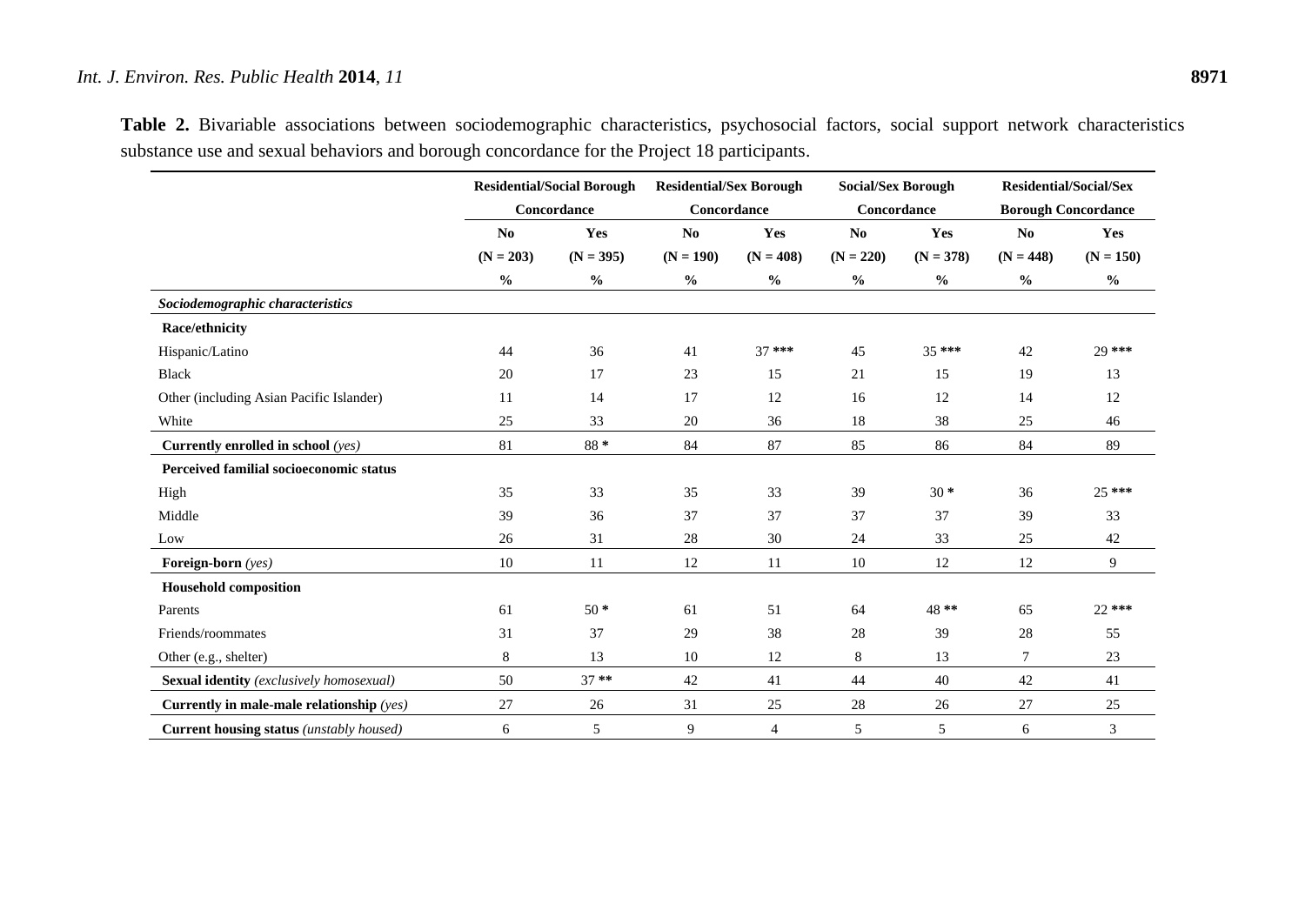|                                                                                    | <b>Residential/Social Borough</b><br>Concordance |               | <b>Residential/Sex Borough</b><br>Concordance |               | <b>Social/Sex Borough</b><br>Concordance |               | <b>Residential/Social/Sex</b><br><b>Borough Concordance</b> |               |
|------------------------------------------------------------------------------------|--------------------------------------------------|---------------|-----------------------------------------------|---------------|------------------------------------------|---------------|-------------------------------------------------------------|---------------|
|                                                                                    | N <sub>0</sub>                                   | Yes           | N <sub>0</sub>                                | Yes           | No                                       | Yes           | N <sub>0</sub>                                              | Yes           |
|                                                                                    | $(N = 203)$                                      | $(N = 395)$   | $(N = 190)$                                   | $(N = 408)$   | $(N = 220)$                              | $(N = 378)$   | $(N = 448)$                                                 | $(N = 150)$   |
|                                                                                    | $\frac{0}{0}$                                    | $\frac{0}{0}$ | $\frac{6}{6}$                                 | $\frac{0}{0}$ | $\frac{0}{0}$                            | $\frac{0}{0}$ | $\frac{0}{0}$                                               | $\frac{0}{0}$ |
| <b>Psychosocial factors</b>                                                        |                                                  |               |                                               |               |                                          |               |                                                             |               |
| <b>Ethnic identity</b> (high)                                                      | 38                                               | 38            | 35                                            | 40            | 40                                       | 37            | 40                                                          | 33            |
| Experienced public gay-related stigma (high)                                       | 54                                               | 45 *          | 52                                            | 46            | 58                                       | 42 ***        | 55                                                          | 28 ***        |
| Experienced personal gay-related stigma (high)                                     | 47                                               | 49            | 44                                            | 50            | 47                                       | 48            | 49                                                          | 45            |
| Has come out to peers $(yes)$                                                      | 71                                               | 67            | 59                                            | 74 ***        | 64                                       | $72 *$        | 68                                                          | 73            |
| Gay community affinity (high)                                                      | 51                                               | 38**          | 41                                            | 43            | 45                                       | 41            | 42                                                          | 43            |
| Internalized Homophobia (high)                                                     | 77                                               | 72            | 72                                            | 75            | 75                                       | 74            | 74                                                          | 74            |
| Social support network characteristics                                             |                                                  |               |                                               |               |                                          |               |                                                             |               |
| Network size (>8 members)                                                          | 47                                               | 49            | 48                                            | 49            | 47                                       | 50            | 46                                                          | 56            |
| Average duration of network relationships<br>$(\geq 2yrs)$                         | 64                                               | 67            | 70                                            | 65            | 65                                       | 67            | 70                                                          | 57            |
| Frequency of communication with network<br><b>members</b> ( $\geq$ <i>weekly</i> ) | 87                                               | $79*$         | 82                                            | 82            | 84                                       | 81            | 84                                                          | 78            |
| <b>Emotional support</b> (high)                                                    | 82                                               | 83            | 73                                            | 72            | 73                                       | 72            | 73                                                          | 68            |
| <b>Material support</b> (high)                                                     | 72                                               | 72            | 70                                            | 73            | 73                                       | 72            | 72                                                          | 74            |
| <b>Health behaviors</b>                                                            |                                                  |               |                                               |               |                                          |               |                                                             |               |
| Alcohol use, last 30 days (yes)                                                    | 79                                               | 80            | 78                                            | 80            | 77                                       | 81            | 76                                                          | 88**          |
| <b>Marijuana use</b> . last 30 days (yes)                                          | 45                                               | 47            | 41                                            | 49            | 40                                       | $50*$         | 42                                                          | 58**          |
| Condomless oral sex, last 30 days (yes)                                            | 48                                               | $58*$         | 48                                            | $58*$         | 43                                       | $61***$       | 52                                                          | $63 *$        |
| <b>Condomless anal sex</b> , last 30 days (yes)                                    | 19                                               | 21            | 20                                            | 21            | 20                                       | 21            | 21                                                          | 17            |

Notes: **\*** *p* < 0.05, **\*\*** *p* < 0.01, **\*\*\*** *p* < 0.001.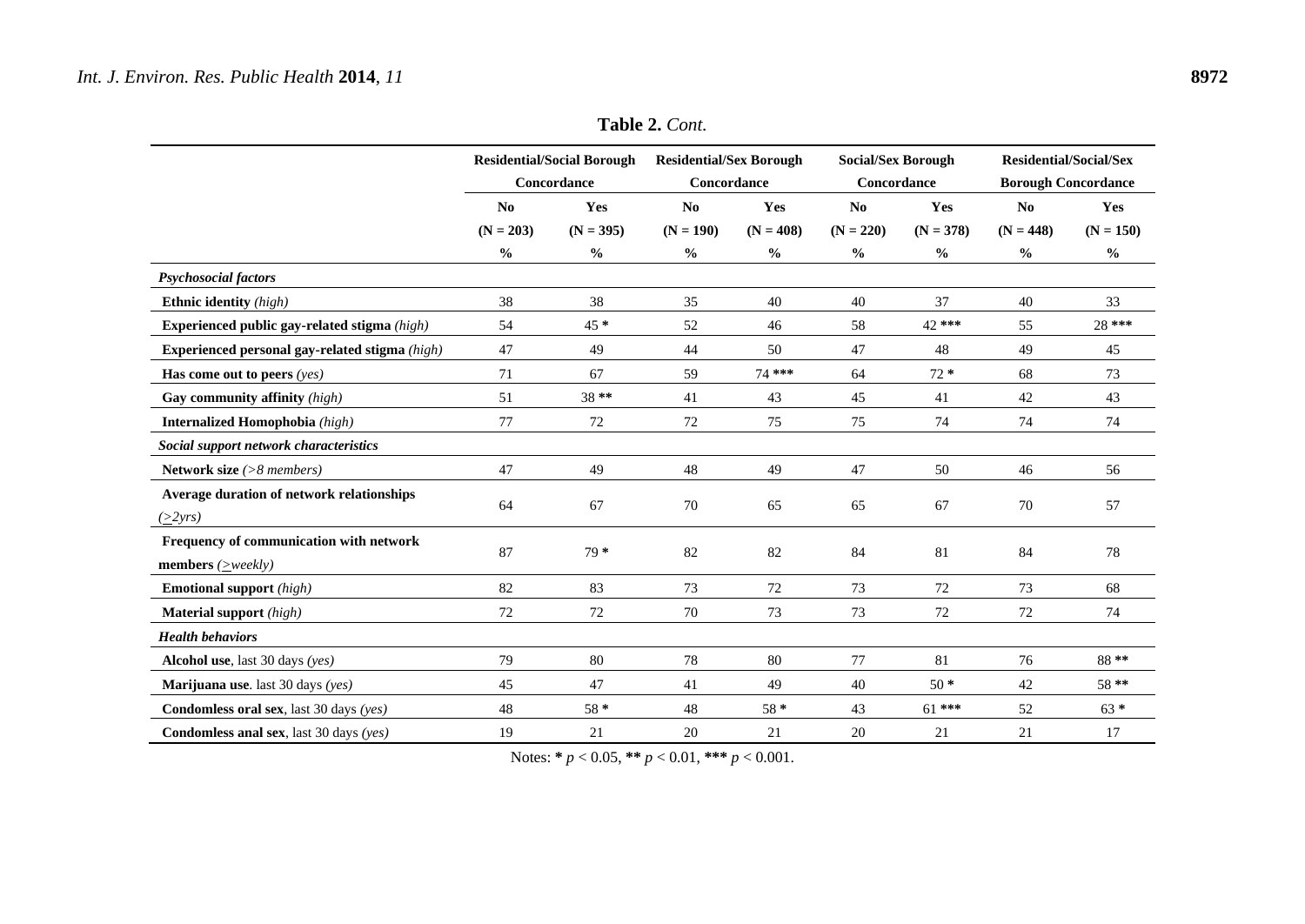Our findings are similar to the existing research on spatial polygamy among adult MSM, including a recent study by Koblin and colleagues finding that few (15%) MSM in New York City had concordant home, social, and sexual neighborhoods; 31% men reported that none of their neighborhoods were the same. Similar to our study, previous research also showed that concordance of neighborhoods differed significantly by race/ethnicity. More specifically, a higher percentage of White men (22%) reported that all of the neighborhoods were the same compared to Black (10%) and Latino (11%) men, and a higher percentage of Black (35%) and Latino (37%) men reported that none of their neighborhoods were the same compared to their White counterparts (25%) [10]. However, the current study is the first study to examine spatial polygamy in YMSM and to evaluate the influence of multiple sociodemographic characteristics, psychosocial factors, social support network characteristics, and health behaviors in relation to neighborhood concordance. The Koblin study only examined and reported differences by race/ethnicity. Therefore, our study nicely builds on Koblin's important work and provides a meaningful contribution to the literature. The present study examines adolescent and emerging adult MSM.

There are several plausible explanations for our findings. Spatial polygamy may be common among our sample of New York City YMSM for a number of reasons, including the porosity of neighborhoods in New York City, cost of living differences by borough may mean that young people cannot necessarily live where they work, play, and go to school. In addition, there is easily accessible and multiple modes of public transportation between boroughs in New York City. Participants in our study might travel between home and work/school—which is supported by a recent study conducted among a sample of MSM in Baltimore [9]. As persistent residential segregation and its concomitant influence on amenities in neighborhoods have been documented [29–32], White YMSM may be more likely to report borough concordance because they may be more likely to live in neighborhoods with amenities that promote social activities—including parks and movie theaters; thus, they would not need to go to another borough to be socially-engaged. In addition, racial/ethnic minority (e.g., Black and Hispanic) men have a higher likelihood of not disclosing their sexual identity to their friends/family [17] and having more internalized homophobia [16], which may be a factor in less borough concordance (e.g., they might travel outside of their residential boroughs to socialize in neighborhoods where they can be more open about their sexuality). Moreover, people living with their parents might be less likely to be "out" and therefore report more discordant boroughs. It is possible that YMSM reporting lower perceived socioeconomic status are more likely to report borough concordance because they might not have the financial means to travel to different neighborhoods. Previous research has shown that urban sexual minority youth are exposed to LGBT hate crimes in their residential neighborhoods, which may be stress-inducing [33,34]; as such, YMSM experiencing gay-related stigma in public forums may be more likely to report discordant socializing/sex and residential/socializing/sex boroughs because they may be seeking to socialize in neighborhoods where they can be open about their sexuality and relationships. Our findings of some significant differences in mobility across boroughs (spatial polygamy) and social support network characteristics are in line with previous research among MSM populations [11]. In particular, we found that greater frequency of communication with network members was associated with less residential/social borough concordance and this may be because participants are socializing with social network members in neighborhoods outside of where they live. Interestingly, YMSM who reported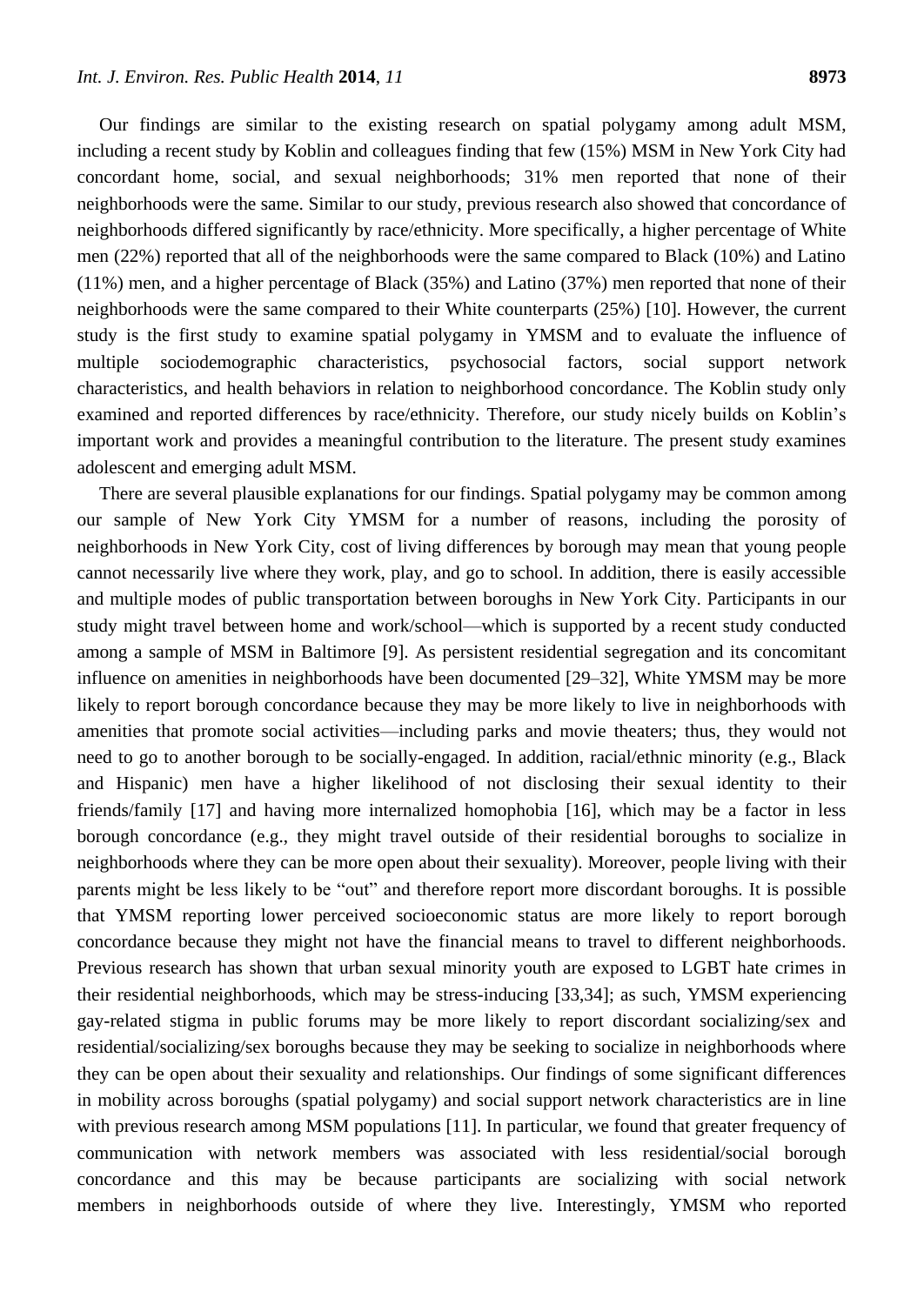residential/socializing/sex borough concordance were more likely to report recent (last 30 days) alcohol use, recent marijuana use, and recently engaging in condomless oral sex. There is literature on the health effects of gay enclaves, some of which suggests that among MSM, gay enclaves are associated with increased substance use [2,3] and increased high-risk sexual behavior [3,4]—perhaps due to social norms that encourage drug use and condomless sex.

#### **5. Study Limitations**

Several limitations of this study should be noted. First, as previously described, similar to other geographic locations, there are various ways to define neighborhoods in New York City—including based on one's perception [10] as well as using ego-centric buffers [35–39], census block groups [40–44], census tracts [45–49], United Hospital Fund (UHF) defined neighborhoods [50–54], community districts [55–59], ZIP codes [60–64], and boroughs/counties [8,65–68]. In this study, we analyzed boroughs due to the structure of the data, which is a coarse neighborhood definition. For example, we were not able to evaluate neighborhoods within the borough/county of Manhattan—which consists of many geographic units previously used to define neighborhoods (e.g., in Manhattan there are 42 ZIP codes (using 2011 ZIP code boundaries), 287 census tracts (using 2010 census tract boundaries), and 1,092 census block groups (using 2010 census block group boundaries)—many of which have defined neighborhood names, including West Village, Chelsea, Kips Bay, Hell's Kitchen, Midtown, Upper East Side, and Harlem). Because borough/county was used as the neighborhood definition, our study might underestimate spatial polygamy and we recognize there is potential for spatial misclassification [69], which may explain some of the null associations found in this study. However, in addition to New York City-based research [8,65–68], it should be noted that county as a neighborhood definition has been used in significant previous health-related research on neighborhoods in other geographic locations in general populations [70–76], as well as similar research in sexual minority populations [77–82]. Further, it should be noted that some studies have examined neighborhood-level exposures in New York City as the neighborhood definition and unit of analysis [83,84], which is an even coarser neighborhood scale than used in the current study. Second, because we restricted the neighborhood information to the first neighborhood name for each type (as there was often no data for the second and third neighborhood names for each neighborhood type and as it was not clear to us if the data were missing or not entered as participants may have only reported one or two neighborhoods), we recognize that spatial polygamy may be underestimated. Third, in this study, we did not examine neighborhoods where these young men went to school, sought medical care, worked and had other family, which may be salient to their lives. Fourth, the "uncertain geographic context problem" is a concern. The uncertain geographic context problem notes that a problem in neighborhood health research is spatial uncertainty in the actual areas that exert contextual influences on the individuals being studied and the temporal uncertainty in the timing and duration in which individuals experience contextual influences [85,86]. No measures of exposure by neighborhood (e.g., time spent in residential *versus* socializing neighborhood), for instance, were included in the study because this information was not included in the survey. In addition, there may be some under-reporting of substance use and condomless sex due to socially desirable responding. However, our use of audio computer-assisted self-interviews (ACASI) is a method of survey administration used to reduce this potential misclassification. Also, results were not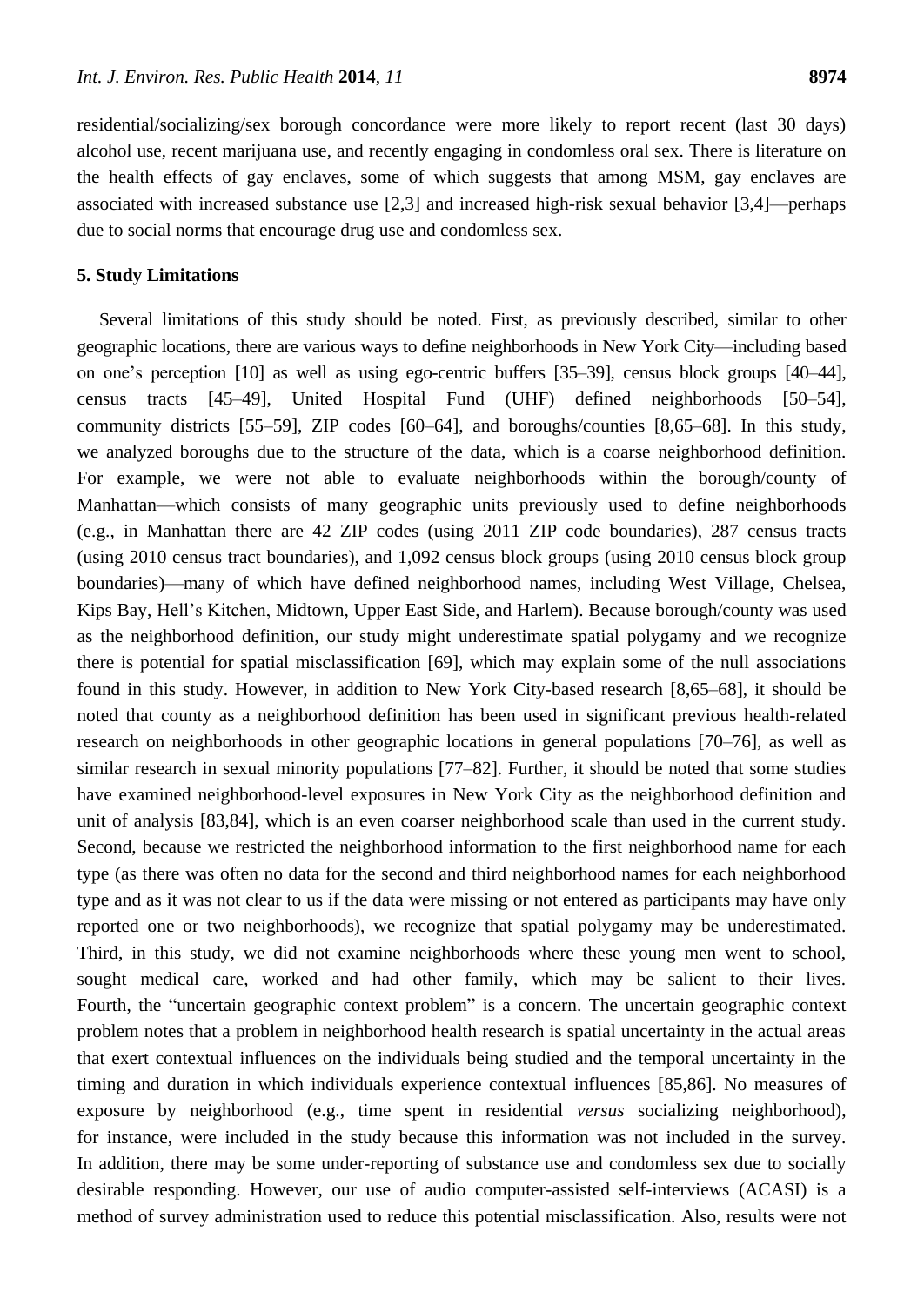corrected for multiple comparisons. Furthermore, our study was conducted among a sample of predominantly racial/ethnic minority HIV-negative YMSM in New York City. Consequently, the findings from this study might only be generalizable to racial/ethnic minority HIV-negative YMSM in urban settings. We have no reason to believe that the results would vary by HIV status, but it is possible that if one has had their HIV-positive status compromised in one neighborhood, they may avoid it altogether. Lastly, spatial sampling [87–89] was not utilized, so the recruitment strategy did not take into account the geographic distribution of New York City. However, we note that recruitment took place in all of the New York City boroughs/ other areas in the NYC metro area and the sample comes from the vast majority of the New York City metropolitan area.

# **6. Future Research and Study Implications**

Future research should continue to examine spatial polygamy, including among YMSM populations, to understand salient spatial contexts including residential, social and sexual neighborhood contexts but also other contexts (not examined in the current study) such as school and work neighborhood contexts—and including the actual characteristics of the various neighborhoods such median household income, percent racial/ethnic minority, crime statistics and/or HIV rates. Future research can examine spatial polygamy using smaller neighborhood definitions—which might be more socially meaningful than the neighborhoods analyzed in the current study. As shown in previous research, qualitative [11] and web-based [10] methods can be used to examine spatial polygamy among MSM. Survey methods, as done in this study, can also be employed to examine spatial polygamy among MSM. However, more nuanced and specific information can come from geocoded data on frequently traveled spatial contexts using Global Positioning Systems (GPS) technology, which also have a temporal dimension [90,91]. Any potential GPS research can help minimize the concerns related to the uncertain geographic context problem [85,86]. Furthermore, future research studies could examine correlates and effect of spatial polygamy. For instance, one could test whether spatial polygamy could be the result of an individual moving to a new neighborhood—leaving friends and sex partners in their old neighborhood. More broadly, future research can examine additional sociodemographic characteristics, psychosocial factors, social network characteristics, and health behaviors and examine the geographic location of an individual's social network members. Additional and more specific information on associations between sociodemographic characteristics, psychosocial factors, social network characteristics, and health behaviors associated with spatial polygamy may increase understanding of the most appropriate locations for targeted disease prevention and health promotion interventions (e.g., HIV prevention interventions). This is especially warranted given the persistence of stark disparities in HIV between non-sexual minority and sexual minority (e.g., MSM) populations, as well as socioeconomic and racial/ethnic disparities in HIV/AIDS among YMSM [92–94]. Findings from this and other studies on spatial polygamy in conjunction with emerging research showing HIV "hot spots" *(i.e.*, that HIV clusters spatially) [5,95–98] can be used to target HIV prevention strategies among MSM populations. Such targeted HIV prevention strategies should not only take into account potential HIV ‗hot spots', but also consider other emerging work showing that sustained high viral load and durably suppressed viral load among HIV-infected individuals varies by neighborhood [68]. One study demonstrated that the percentage of HIV-infected New Yorkers varies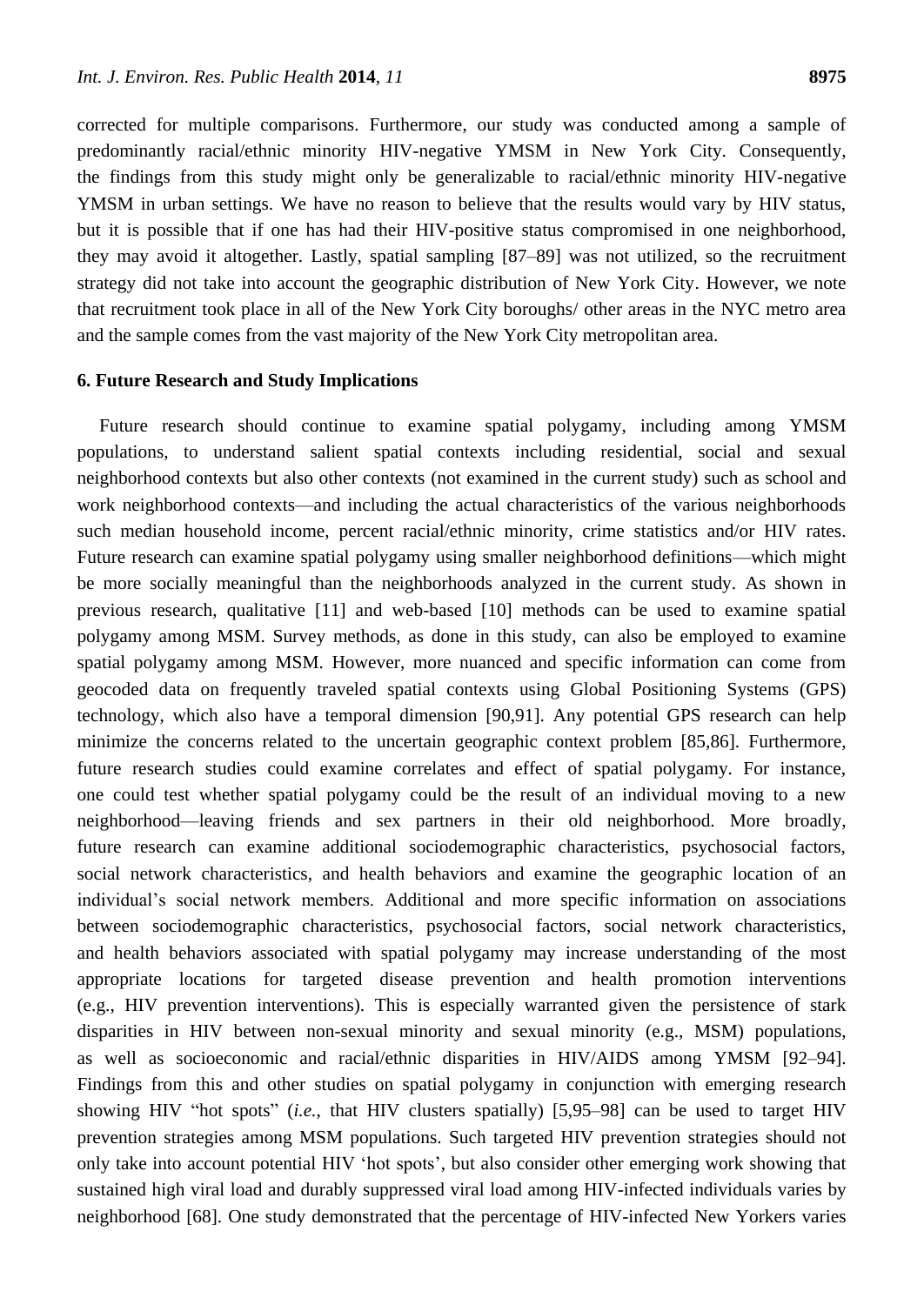by New York City borough and that certain boroughs (e.g., The Bronx) are more likely to have sustained high viral loads [68]. We highlight the importance of targeted HIV prevention and control programs because lower socioeconomic status MSM (who also in this study are more likely to be Black or Hispanic) have sex and live in neighborhoods, which are also likely to be low-income and as result probably have greater rates of untreated unsuppressed HIV. Thus, despite some evidence of Black YMSM not actually engaging in more condomless sexual acts [18,99], they have a higher likelihood of having sex with a man who is virally unsuppressed because he resides in a lower-income neighborhood.

# **7. Conclusions**

These findings suggest that spatial polygamy, or an individual moving across and experiencing multiple neighborhood contexts, is prevalent among urban YMSM and that spatial polygamy varies by multiple individual-level characteristics. Future research among YMSM populations should consider multiple neighborhood contexts in order to provide a more nuanced understanding of how and which neighborhood contexts influence the health and well-being of YMSM. This further examination of spatial polygamy (and individual-level characteristics associated with it) may increase understanding of the most appropriate locations for targeted disease prevention and health promotion interventions (e.g., HIV prevention interventions).

## **Acknowledgments**

We wish to thank the three anonymous reviewers who offered very helpful comments and suggestions, which allowed us to greatly improve this manuscript. We thank Priya Kanayson for creating the Project 18 neighborhood spatial polygamy dataset; Jeff Blossom for geocoding the ZIP code data, for creating the figure used in this study and for commenting on an early version of this manuscript; James Williams, Timothy Allomong, Kenneth Pass and William Goedel for commenting on an early version of this manuscript; and Shilpa Dutta, Maliyhah Al-Bayan and James Williams for their assistance with the preparation of this manuscript. We also thank the participants of the study and the research staff who contributed to the project. Dustin Duncan was supported by his New York University School of Medicine Start-up Research Fund to work on this project. The project was funded by the National Institute on Drug Abuse (NIDA) (Grant # R01DA025537, Perry Halkitis, Principal Investigator). The content does not necessarily reflect the opinions or views of NIDA or the National Institutes of Health (NIH).

## **Author Contributions**

Dustin T. Duncan conceived the study, supervised the geocoding and mapping of residential ZIP codes, interpreted the results, and drafted the article. Farzana Kapadia assisted with the study design, supervised creating the neighborhood spatial polygamy dataset, performed the statistical analysis, and critically revised the manuscript for intellectual content. Perry N. Halkitis interpreted the results and critically revised the manuscript for intellectual content. All authors have read and approved the final manuscript.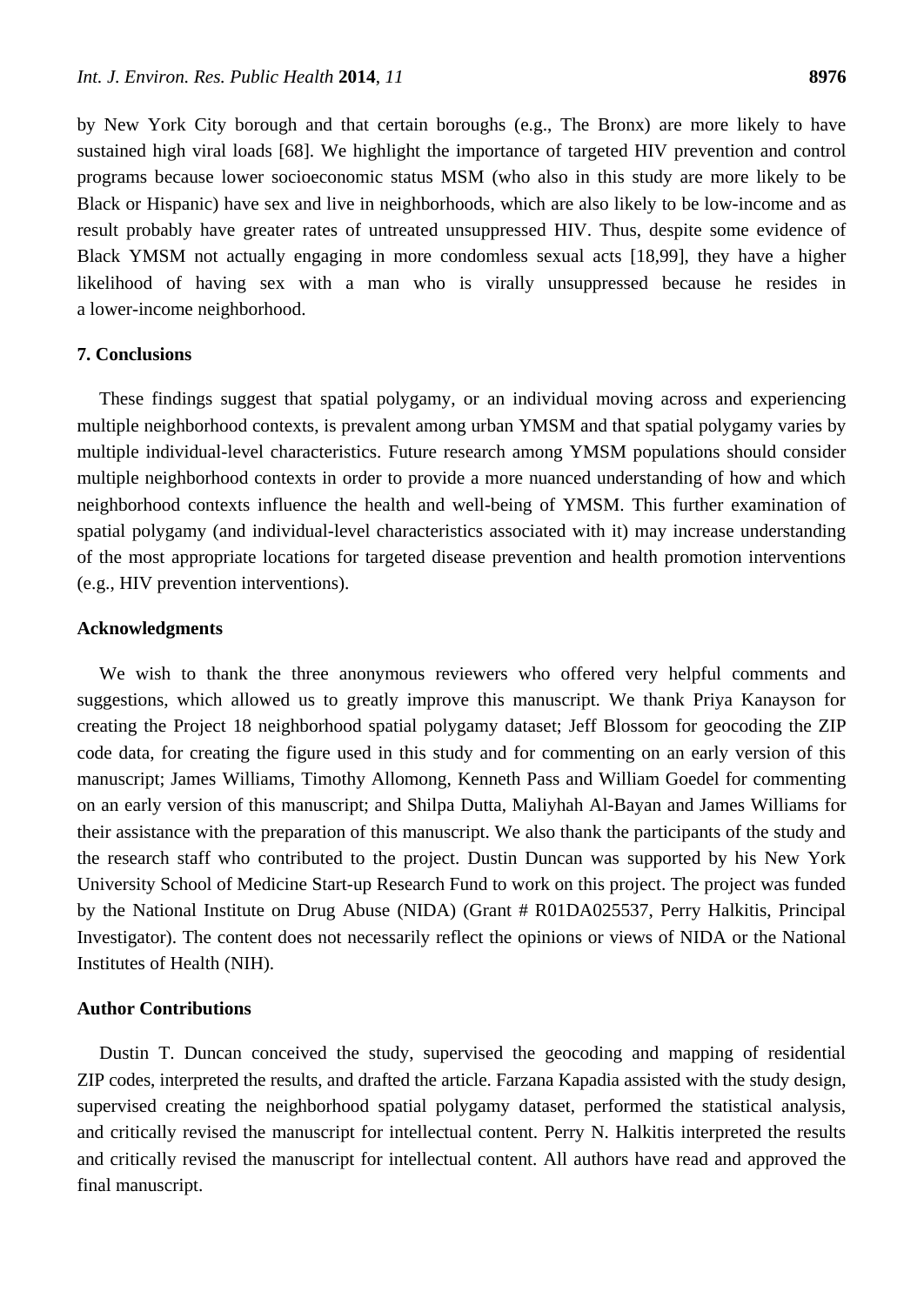The authors declare no conflict of interest.

# **References**

- 1. Frye, V.; Koblin, B.; Chin, J.; Beard, J.; Blaney, S.; Halkitis, P.; Vlahov, D.; Galea, S. Neighborhood-level correlates of consistent condom use among men who have sex with men: A multi-level analysis. *AIDS Behav.* **2010**, *14*, 974–985.
- 2. Carpiano, R.M.; Kelly, B.C.; Easterbrook, A.; Parsons, J.T. Community and drug use among gay men: The role of neighborhoods and networks. *J. Health Soc. Behav.* **2011**, *52*, 74–90.
- 3. Buttram, M.E.; Kurtz, S.P. Risk and protective factors associated with gay neighborhood residence. *Amer. J. Mens Health* **2013**, *7*, 110–118.
- 4. Kelly, B.C.; Carpiano, R.M.; Easterbrook, A.; Parsons, J.T. Sex and the community: The implications of neighbourhoods and social networks for sexual risk behaviours among urban gay men. *Sociol. Health Ill.* **2012**, *34*, 1085–1102.
- 5. Raymond, H.F.; Chen, Y.H.; Syme, S.L.; Catalano, R.; Hutson, M.A.; McFarland, W. The role of individual and neighborhood factors: HIV acquisition risk among high-risk populations in San Francisco. *AIDS Behav.* **2014**, *18*, 346–356.
- 6. Matthews, S.A. Spatial polygamy and the heterogeneity of place: Studying people and place via egocentric methods. In *Communities, Neighborhoods, and Health*; Springer: New York, NY, USA, 2011; pp. 35–55.
- 7. Chaix, B.; Merlo, J.; Evans, D.; Leal, C.; Havard, S. Neighbourhoods in eco-epidemiologic research: Delimiting personal exposure areas. A response to Riva, Gauvin, Apparicio and Brodeur. *Soc. Sci. Med.* **2009**, *69*, 1306–1310.
- 8. Dragowski, E.A.; Halkitis, P.N.; Moeller, R.W.; Siconolfi, D.E. Social and sexual contexts explain sexual risk taking in young gay, bisexual, and other young men who have sex with men, ages 13–29 years. *J. HIV/AIDS Soc. Serv.* **2013**, *12*, 236–255.
- 9. Tobin, K.E.; Cutchin, M.; Latkin, C.A.; Takahashi, L.M. Social geographies of African American men who have sex with men (MSM): A qualitative exploration of the social, spatial and temporal context of HIV risk in Baltimore, Maryland. *Health Place* **2013**, *22*, 1–6.
- 10. Koblin, B.A.; Egan, J.E.; Rundle, A.; Quinn, J.; Tieu, H.V.; Cerda, M.; Ompad, D.C.; Greene, E.; Hoover, D.R.; Frye, V. Methods to measure the impact of home, social, and sexual neighborhoods of urban gay, bisexual, and other men who have sex with men. *PLoS One* **2013**, *8*, doi:10.1371/journal.pone.0075878.
- 11. Egan, J.E.; Frye, V.; Kurtz, S.P.; Latkin, C.; Chen, M.; Tobin, K.; Yang, C.; Koblin, B.A. Migration, neighborhoods, and networks: approaches to understanding how urban environmental conditions affect syndemic adverse health outcomes among gay, bisexual and other men who have sex with men. *AIDS Behav.* **2011**, *15*, S35–S50.
- 12. Sawatzky, R.; Liu-Ambrose, T.; Miller, W.C.; Marra, C.A. Physical activity as a mediator of the impact of chronic conditions on quality of life in older adults. *Health Qual. Life Outcomes* **2007**, *5*, doi:10.1186/1477-7525-5-68.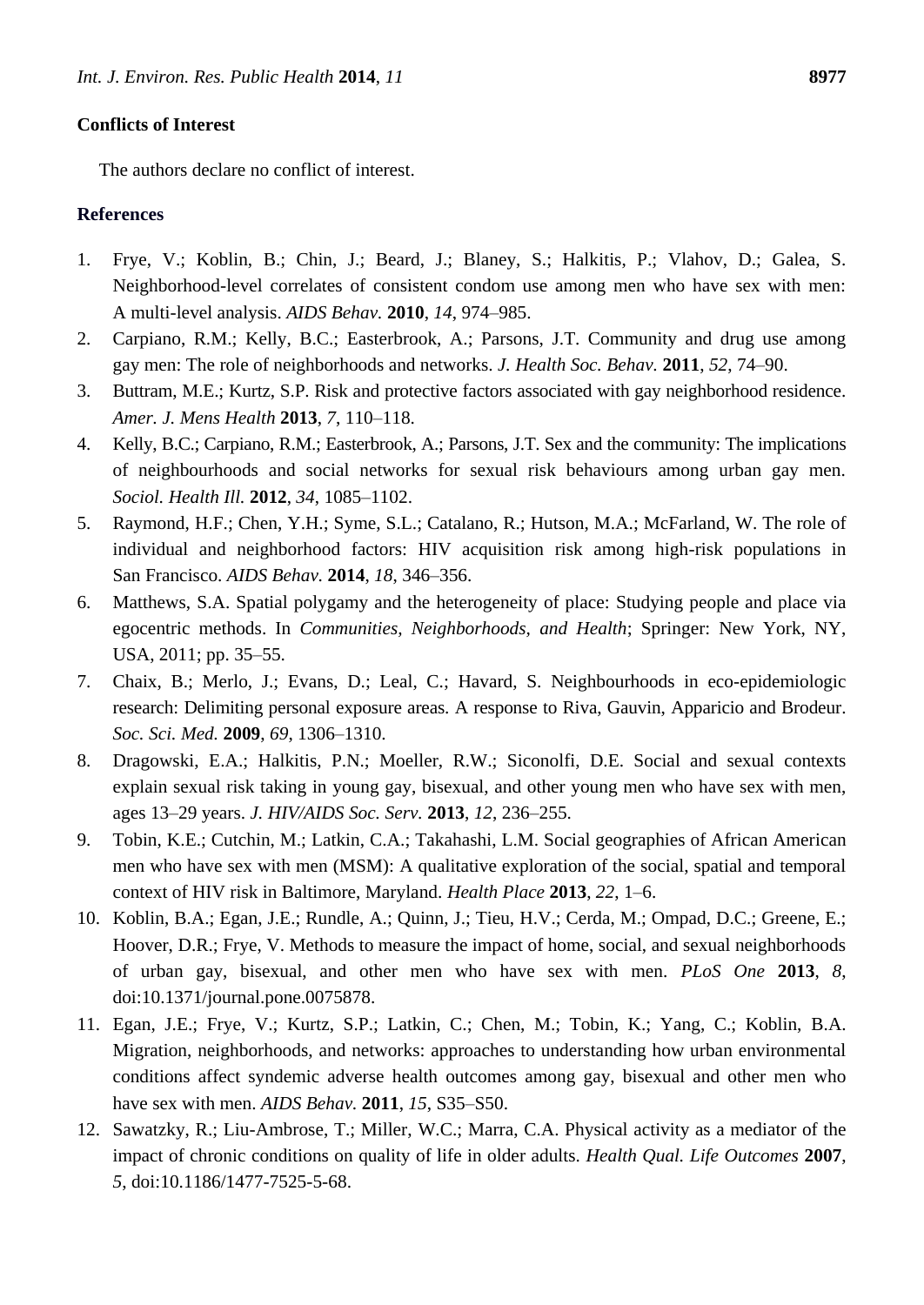- 13. Motl, R.W.; McAuley, E. Physical activity, disability, and quality of life in older adults. *Phys. Med. Rehabil. Clin. N. Am.* **2010**, *21*, 299–308.
- 14. Frye, V.; Latka, M.H.; Koblin, B.; Halkitis, P.N.; Putnam, S.; Galea, S.; Vlahov, D. The urban environment and sexual risk behavior among men who have sex with men. *J. Urban. Health*  **2006**, *83*, 308–324.
- 15. Storholm, E.D.; Siconolfi, D.E.; Halkitis, P.N.; Moeller, R.W.; Eddy, J.A.; Bare, M.G. Sociodemographic factors contribute to mental health disparities and access to services among young men who have sex with men in New York City. *J. Gay Lesbian Mental Health* **2013**, *17*, doi:10.1080/19359705.2012.763080.
- 16. Kapadia, F.; Siconolfi, D.E.; Barton, S.; Olivieri, B.; Lombardo, L.; Halkitis, P.N. Social support network characteristics and sexual risk taking among a racially/ethnically diverse sample of young, urban men who have sex with men. *AIDS Behav.* **2013**, *17*, 1819–1828.
- 17. Siconolfi, D.E.; Kapadia, F.; Halkitis, P.N.; Moeller, R.W.; Storholm, E.D.; Barton, S.C.; Solomon, T.M.; Jones, D. Sexual health screening among racially/ethnically diverse young gay, bisexual, and other men who have sex with men. *J. Adolescent Health* **2013**, *52*, 620–626.
- 18. Halkitis, P.N.; Kapadia, F.; Siconolfi, D.E.; Moeller, R.W.; Figueroa, R.P.; Barton, S.C.; Blachman-Forshay, J. Individual, psychosocial, and social correlates of unprotected anal intercourse in a new generation of young men who have sex with men in New York City. *Amer. J. Public Health* **2013**, *103*, 889–895.
- 19. Halkitis, P.N.; Moeller, R.W.; Siconolfi, D.E.; Storholm, E.D.; Solomon, T.M.; Bub, K.L. Measurement model exploring a syndemic in emerging adult gay and bisexual men. *AIDS Behav.*  **2013**, *17*, 662–673.
- 20. Halkitis, P.N.; Figueroa, R.P. Sociodemographic characteristics explain differences in unprotected sexual behavior among young HIV-negative gay, bisexual, and other YMSM in New York City. *AIDS Patient Care Stds.* **2013**, *27*, 181–190.
- 21. Kapadia, F.; Halkitis, P.N.; Barton, S.; Siconolfi, D.E.; Figueroa, R.E.P. Associations between social support network-characteristics and receipt of emotional and material support among a sample of sexual minority youth. *J. Gay Lesbian Soc. Serv.* **2014**, *26*, 279–302.
- 22. Duncan, D.T.; Castro, M.C.; Blossom, J.C.; Bennett, G.G.; Gortmaker, S.L. Evaluation of the positional difference between two common geocoding methods. *Geospat. Health* **2011**, *5*, 265–273.
- 23. Duncan, D.T.; Aldstadt, J.; Whalen, J.; Melly, S.J.; Gortmaker, S.L. Validation of walk score for estimating neighborhood walkability: an analysis of four U.S. metropolitan areas. *Int. J. Environ. Res. Public Health* **2011**, *8*, 4160–4179.
- 24. Phinney, J.S. The multigroup ethnic identity measure: A new scale for use with diverse groups. *J. Adolescent Res.* **1992**, *7*, 156–176.
- 25. Frost, D.M.; Parsons, J.T.; Nanín, J.E. Stigma, concealment and symptoms of depression as explanations for sexually transmitted infections among gay men. *J. Health Psychol.* **2007**, *12*, 636–640.
- 26. O'Donnell, L.; Agronick, G.; San Doval, A.; Duran, R.; Myint-U, A.; Stueve, A. Ethnic and gay community attachments and sexual risk behaviors among urban Latino young men who have sex with men. *AIDS Educ. Prev.* **2002**, *14*, 457–471.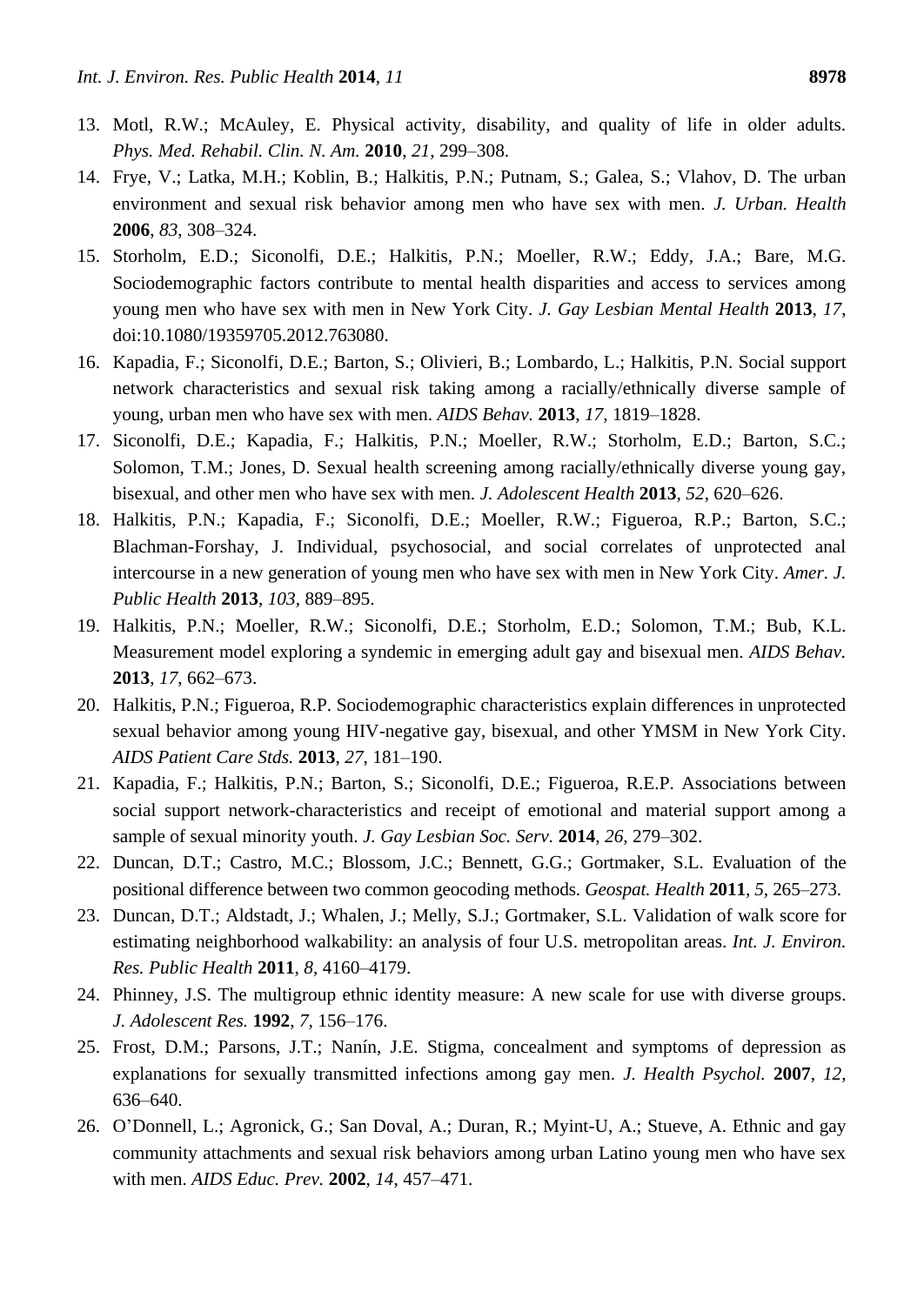- 27. Thiede, H.; Valleroy, L.A.; MacKellar, D.A.; Celentano, D.D.; Ford, W.L.; Hagan, H.; Koblin, B.A.; LaLota, M.; McFarland, W.; Shehan, D.A. Regional patterns and correlates of substance use among young men who have sex with men in 7 U.S. urban areas. *Amer. J. Public Health* **2003**, *93*, 1915–1921.
- 28. Sobell, L.C.; Sobell, M.B. *Alcohol Timeline Followback Users' Manual*; Addiction Research Foundation: Toronto, Canada, 1995.
- 29. Massey, D.S.; Denton, N. *American Apartheid: Segregation and the Making of the Underclass*; Harvard University Press: Cambridge, MA, USA, 1993.
- 30. Marsh, B.; Parnell, A.M.; Joyner, A.M. Institutionalization of racial inequality in local political geographies. *Urban Geogr.* **2010**, *31*, 691–709.
- 31. Logan, J.R.; Stults, B. The Persistence of Segregation in the Metropolis: New Findings from the 2010 Census. Census Brief. Prepared for Project US2010, 2011. Available online: http://www.s4.brown.edu/us2010/ (accessed on 15 May 2014).
- 32. Duncan, D.T.; Kawachi, I.; White, K.; Williams, D.R. The geography of recreational open space: Influence of neighborhood racial composition and neighborhood poverty. *J. Urban Health* **2013**, *90*, 618–631.
- 33. Duncan, D.T.; Hatzenbuehler, M.L.; Johnson, R.M. Neighborhood-level LGBT hate crimes and current illicit drug use among sexual minority youth. *Drug Alcohol Depend.* **2014**, *135*, 65–70.
- 34. Duncan, D.T.; Hatzenbuehler, M.L. Lesbian, gay, bisexual, and transgender hate crimes and suicidality among a population-based sample of sexual-minority adolescents in Boston. *Amer. J. Public Health* **2014**, *104*, 272–278.
- 35. Patel, M.M.; Quinn, J.W.; Jung, K.H.; Hoepner, L.; Diaz, D.; Perzanowski, M.; Rundle, A.; Kinney, P.L.; Perera, F.P.; Miller, R.L. Traffic density and stationary sources of air pollution associated with wheeze, asthma, and immunoglobulin E from birth to age 5 years among New York City children. *Environ. Res.* **2011**, *111*, 1222–1229.
- 36. Cornell, A.G.; Chillrud, S.N.; Mellins, R.B.; Acosta, L.M.; Miller, R.L.; Quinn, J.W.; Yan, B.; Divjan, A.; Olmedo, O.E.; Lopez-Pintado, S.; Kinney, P.L.; Perera, F.P.; Jacobson, J.S.; Goldstein, I.F.; Rundle, A.G.; Perzanowski, M.S. Domestic airborne black carbon and exhaled nitric oxide in children in NYC. *J. Expo. Sci. Environ. Epidemiol.* **2012**, *22*, 258–266.
- 37. Rundle, A.; Neckerman, K.M.; Freeman, L.; Lovasi, G.S.; Purciel, M.; Quinn, J.; Richards, C.; Sircar, N.; Weiss, C. Neighborhood food environment and walkability predict obesity in New York City. *Environ. Health Perspect.* **2009**, *117*, 442–447.
- 38. Lovasi, G.S.; Jacobson, J.S.; Quinn, J.W.; Neckerman, K.M.; Ashby-Thompson, M.N.; Rundle, A. Is the environment near home and school associated with physical activity and adiposity of urban preschool children? *J. Urban Health* **2011**, *88*, 1143–1157.
- 39. Park, Y.; Neckerman, K.; Quinn, J.; Weiss, C.; Jacobson, J.; Rundle, A. Neighbourhood immigrant acculturation and diet among Hispanic female residents of New York City. *Public Health Nutr.*  **2011**, *14*, 1593–1600.
- 40. Kwate, N.O.; Loh, J.M.; White, K.; Saldana, N. Retail redlining in New York City: Racialized access to day-to-day retail resources. *J. Urban Health* **2013**, *90*, 632–652.
- 41. Kwate, N.O.; Yau, C.Y.; Loh, J.M.; Williams, D. Inequality in obesigenic environments: Fast food density in New York City. *Health Place* **2009**, *15*, 364–373.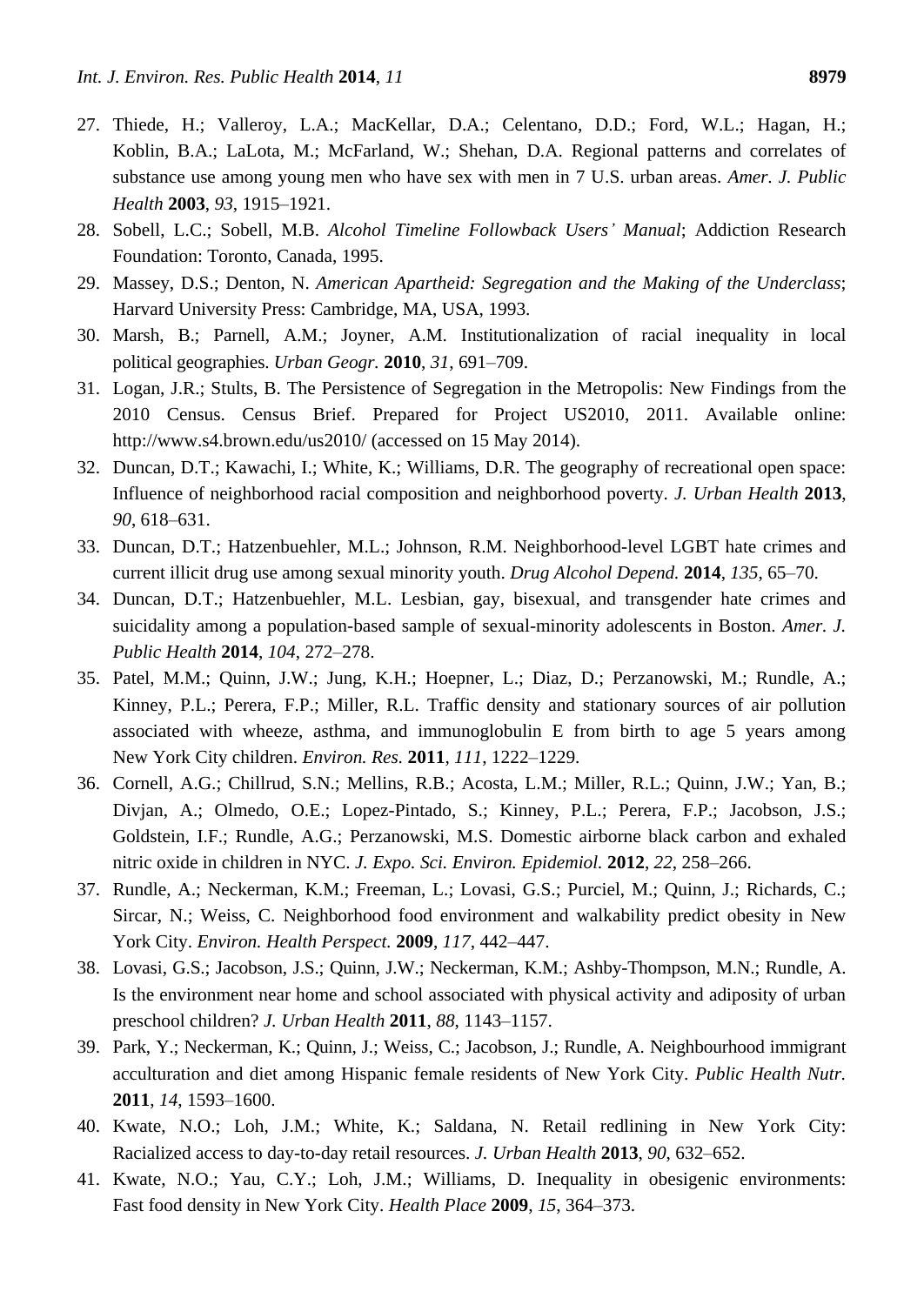- 42. Kwate, N.O.; Lee, T.H. Ghettoizing outdoor advertising: Disadvantage and ad panel density in black neighborhoods. *J. Urban Health* **2007**, *84*, 21–31.
- 43. Gordon, C.; Purciel-Hill, M.; Ghai, N.R.; Kaufman, L.; Graham, R.; van Wye, G. Measuring food deserts in New York City's low-income neighborhoods. *Health Place* **2011**, *17*, 696–700.
- 44. Barr, R.G.; Diez-Roux, A.V.; Knirsch, C.A.; Pablos-Mendez, A. Neighborhood poverty and the resurgence of tuberculosis in New York City, 1984–1992. *Amer. J. Public Health* **2001**, *91*, 1487–1493.
- 45. Janevic, T.; Borrell, L.N.; Savitz, D.A.; Herring, A.H.; Rundle, A. Neighbourhood food environment and gestational diabetes in New York City. *Paediatr. Perinat. Epidemiol.* **2010**, *24*, 249–254.
- 46. Neckerman, K.M.; Lovasi, G.S.; Davies, S.; Purciel, M.; Quinn, J.; Feder, E.; Raghunath, N.; Wasserman, B.; Rundle, A. Disparities in urban neighborhood conditions: evidence from GIS measures and field observation in New York City. *J. Public Health Policy* **2009**, *30*, S264–S285.
- 47. Rundle, A.; Roux, A.V.D.; Free, L.M.; Miller, D.; Neckerman, K.M.; Weiss, C.C. The urban built environment and obesity in New York City: A multilevel analysis. *Amer. J. Health Promot.* **2007**, *21*, 326–334.
- 48. Beard, J.R.; Cerda, M.; Blaney, S.; Ahern, J.; Vlahov, D.; Galea, S. Neighborhood characteristics and change in depressive symptoms among older residents of New York City. *Amer. J. Public Health* **2009**, *99*, 1308–1314.
- 49. Weiss, C.C.; Purciel, M.; Bader, M.; Quinn, J.W.; Lovasi, G.; Neckerman, K.M.; Rundle, A.G. Reconsidering access: Park facilities and neighborhood disamenities in New York City. *J. Urban Health* **2011**, *88*, 297–310.
- 50. Frank, J.W.; Hong, C.S.; Subramanian, S.V.; Wang, E.A. Neighborhood incarceration rate and asthma prevalence in New York City: A multilevel approach. *Amer. J. Public Health* **2013**, *103*, 38–44.
- 51. Black, J.L.; Macinko, J. The changing distribution and determinants of obesity in the neighborhoods of New York City, 2003–2007. *Amer. J. Epidemiol.* **2010**, *171*, 765–775.
- 52. White, K.; Borrell, L.N. Racial/ethnic residential segregation: Framing the context of health risk and health disparities. *Health Place* **2011**, *17*, 438–448.
- 53. Czarnecki, K.D.; Goranson, C.; Ellis, J.A.; Vichinsky, L.E.; Coady, M.H.; Perl, S.B. Using geographic information system analyses to monitor large-scale distribution of nicotine replacement therapy in New York City. *Prev. Med.* **2010**, *50*, 288–296.
- 54. Cooper, H.; des Jarlais, D.; Ross, Z.; Tempalski, B.; Bossak, B.H.; Friedman, S.R. Spatial access to sterile syringes and the odds of injecting with an unsterile syringe among injectors: A longitudinal multilevel study. *J. Urban Health* **2012**, *89*, 678–696.
- 55. Galea, S.; Ahern, J.; Rudenstine, S.; Wallace, Z.; Vlahov, D. Urban built environment and depression: A multilevel analysis. *J. Epidemiol. Community Health* **2005**, *59*, 822–827.
- 56. Karpati, A.M.; Bassett, M.T.; McCord, C. Neighbourhood mortality inequalities in New York City, 1989–1991 and 1999–2001. *J. Epidemiol. Community Health* **2006**, *60*, 1060–1064.
- 57. Ahern, J.; Cerda, M.; Lippman, S.A.; Tardiff, K.J.; Vlahov, D.; Galea, S. Navigating non-positivity in neighbourhood studies: an analysis of collective efficacy and violence. *J. Epidemiol. Community Health* **2013**, *67*, 159–165.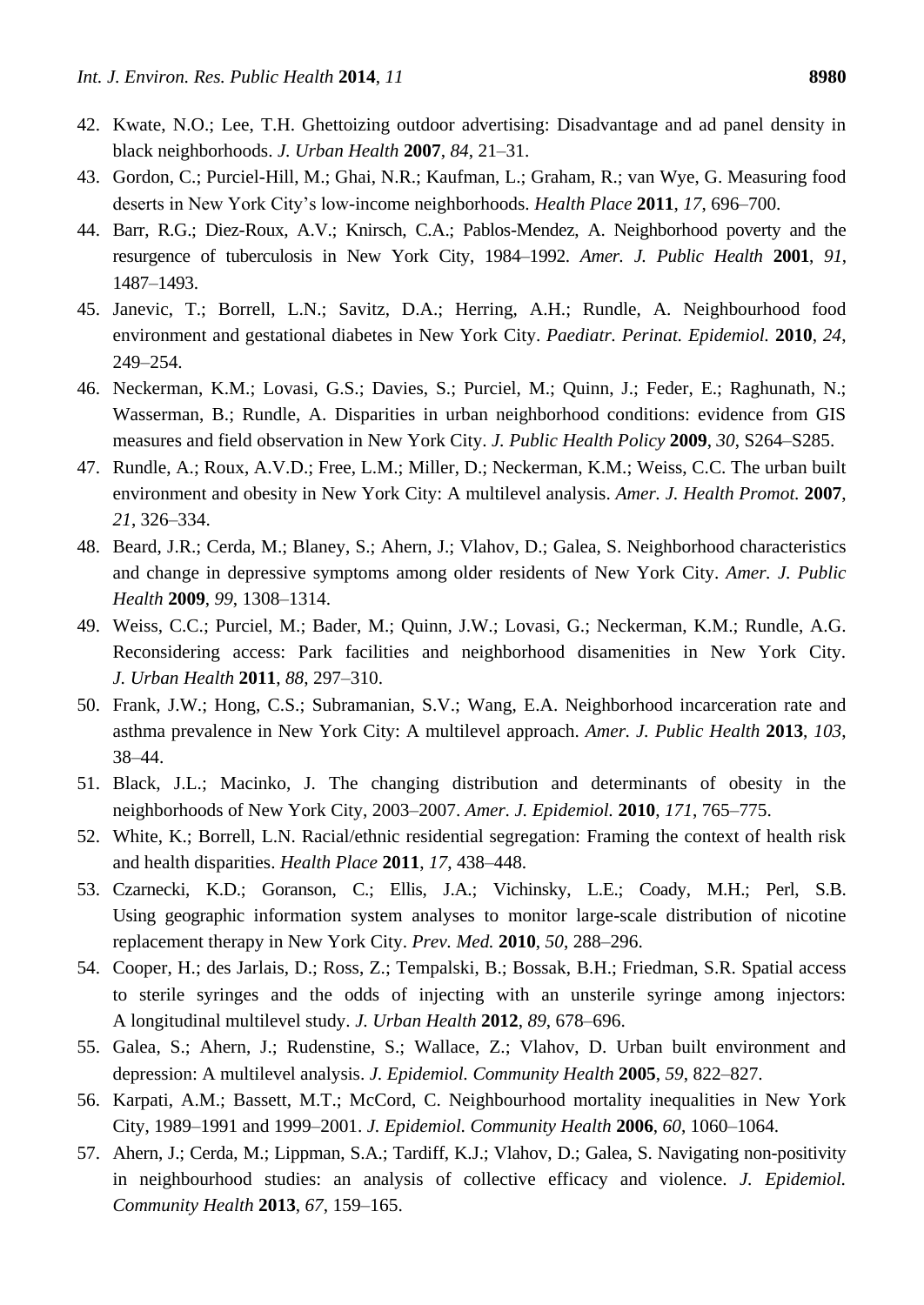- 58. Cerda, M.; Ransome, Y.; Keyes, K.M.; Koenen, K.C.; Tardiff, K.; Vlahov, D.; Galea, S. Revisiting the role of the urban environment in substance use: The case of analgesic overdose fatalities. *Amer. J. Public Health* **2013**, *103*, 2252–2260.
- 59. Huynh, M.; Maroko, A.R. Gentrification and preterm birth in New York City, 2008–2010. *J. Urban Health* **2014**, *91*, 211–220.
- 60. Villanueva, C.; Aggarwal, B. The association between neighborhood socioeconomic status and clinical outcomes among patients 1 year after hospitalization for cardiovascular disease. *J. Community Health* **2013**, *38*, 690–697.
- 61. Brouse, C.H.; Hillyer, G.C.; Basch, C.E.; Neugut, A.I. Geography, facilities, and promotional strategies used to encourage indoor tanning in New York City. *J. Community Health* **2011**, *36*, 635–639.
- 62. Jack, D.; Neckerman, K.; Schwartz-Soicher, O.; Lovasi, G.S.; Quinn, J.; Richards, C.; Bader, M.; Weiss, C.; Konty, K.; Arno, P.; Viola, D.; Kerker, B.; Rundle, A. Socio-economic status, neighbourhood food environments and consumption of fruits and vegetables in New York City. *Public Health Nutr.* **2013**, *16*, 1197–1205.
- 63. Lovasi, G.S.; Schwartz-Soicher, O.; Neckerman, K.M.; Konty, K.; Kerker, B.; Quinn, J.; Rundle, A. Aesthetic amenities and safety hazards associated with walking and bicycling for transportation in New York City. *Ann. Behav. Med.* **2013**, *45*, S76–S85.
- 64. Lim, S.; Harris, T.G. Neighborhood contributions to racial and ethnic disparities in obesity among New York City adults. *Amer. J. Public Health* **2014**, doi:10.2105/AJPH.2013.301782.
- 65. Nair, H.P.; Torian, L.V.; Forgione, L.; Begier, E.M. Evaluation of HIV incidence surveillance in New York City, 2006. *Public Health Rep.* **2011**, *126*, 28–38.
- 66. Caravanos, J.; Weiss, A.L.; Blaise, M.J.; Jaeger, R.J. A survey of spatially distributed exterior dust lead loadings in New York City. *Environ. Res.* **2006**, *100*, 165–172.
- 67. Frick, M.; Castro, M.C. Tobacco retail clustering around schools in New York City: Examining "place" and "space". *Health Place* 2013, 19, 15–24.
- 68. Terzian, A.S.; Bodach, S.D.; Wiewel, E.W.; Sepkowitz, K.; Bernard, M.A.; Braunstein, S.L.; Shepard, C.W. Novel use of surveillance data to detect HIV-infected persons with sustained high viral load and durable virologic suppression in New York City. *PLoS One* **2012**, *7*, doi:10.1371/journal.pone.0029679.
- 69. Duncan, D.T.; Kawachi, I.; Subramanian, S.V.; Aldstadt, J.; Melly, S.J.; Williams, D.R. Examination of how neighborhood definition influences measurements of youths' access to tobacco retailers: A methodological note on spatial misclassification. *Amer. J. Epidemiol.* **2014**, *179*, 373–381.
- 70. Osypuk, T.L.; Galea, S. What level macro? Choosing appropriate levels to assess how place influences population health. In *Macrosocial Determinants of Population Health*; Springer: New York, NY, USA, 2007; pp. 399–435.
- 71. D'Agostino-McGowan, L.; Gennarelli, R.L.; Lyons, S.A.; Goodman, M.S. Using small-area analysis to estimate county-level racial disparities in obesity demonstrating the necessity of targeted interventions. *Int. J. Environ. Res. Public Health* **2013**, doi:10.3390/ijerph110100418.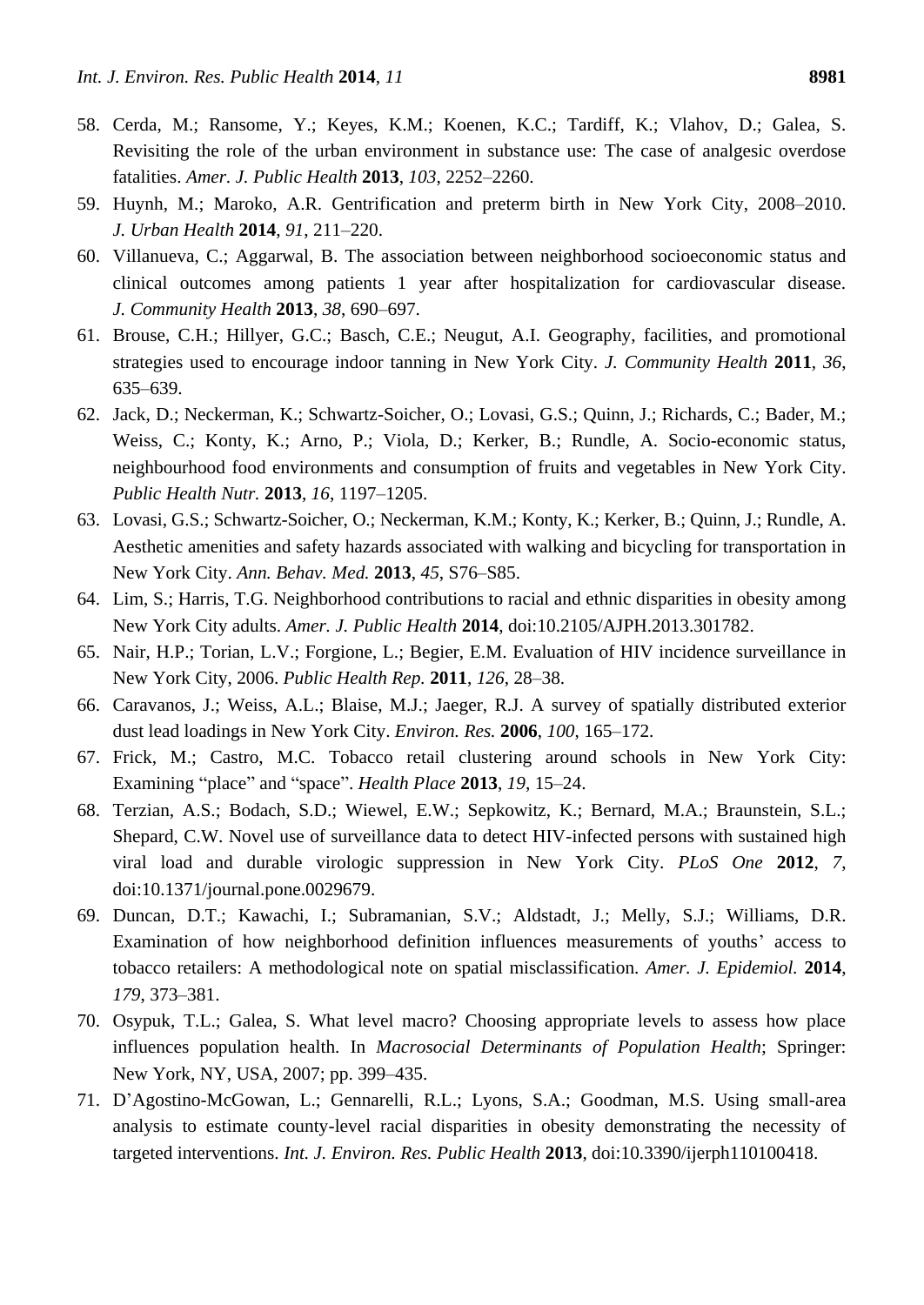- 72. Dwyer-Lindgren, L.; Freedman, G.; Engell, R.E.; Fleming, T.D.; Lim, S.S.; Murray, C.J.; Mokdad, A.H. Prevalence of physical activity and obesity in U.S. counties, 2001–2011: A road map for action. *Popul. Health Metrics* **2013**, *11*, doi:10.1186/1478-7954-11-7.
- 73. Dwyer-Lindgren, L.; Mokdad, A.H.; Srebotnjak, T.; Flaxman, A.D.; Hansen, G.M.; Murray, C.J. Cigarette smoking prevalence in U.S. counties: 1996–2012. *Popul. Health Metrics* **2014**, *12*, doi:10.1186/1478-7954-12-5.
- 74. Zhang, Z.; Zhang, L.; Penman, A.; May, W. Using small-area estimation method to calculate county-level prevalence of obesity in Mississippi, 2007–2009. *Prev. Chronic Dis.* **2011**, *8*, A85. Available online: http://www.cdc.gov/pcd/issues/2011/jul/10\_0159.htm (accessed on 15 May 2014).
- 75. Peterson, N.A.; Lowe, J.B.; Reid, R.J. Tobacco outlet density, cigarette smoking prevalence, and demographics at the county level of analysis. *Subst. Use Misuse* **2005**, *40*, 1627–1635.
- 76. Reid, R.J.; Peterson, N.A.; Lowe, J.B.; Hughey, J. Tobacco outlet density and smoking prevalence: Does racial concentration matter? *Drugs-Educ. Prev. Policy* **2005**, *12*, 233–238.
- 77. Boehmer, U.; Ozonoff, A.; Timm, A. County-level association of sexual minority density with breast cancer incidence: Results from an ecological study. *Sex. Res. Soc. Policy* **2011**, *8*, 139–145.
- 78. Boehmer, U.; Ozonoff, A.; Miao, X. An ecological approach to examine lung cancer disparities due to sexual orientation. *Public Health* **2012**, *126*, 605–612.
- 79. Hatzenbuehler, M.L.; Keyes, K.M. Inclusive anti-bullying policies and reduced risk of suicide attempts in lesbian and gay youth. *J. Adolesc. Health* **2013**, *53*, S21–S26.
- 80. Hatzenbuehler, M.L.; Pachankis, J.E.; Wolff, J. Religious climate and health risk behaviors in sexual minority youths: A population-based study. *Amer. J. Public Health* **2012**, *102*, 657–663.
- 81. Hatzenbuehler, M.L.; Wieringa, N.F.; Keyes, K.M. Community-level determinants of tobacco use disparities in lesbian, gay, and bisexual youth: Results from a population-based study. *Arch. Pediatr. Adolesc. Med.* **2011**, *165*, 527–532.
- 82. Hatzenbuehler, M.L. The social environment and suicide attempts in lesbian, gay, and bisexual youth. *Pediatrics* **2011**, *127*, 896–903.
- 83. Loomis, B.R.; Kim, A.E.; Busey, A.H.; Farrelly, M.C.; Willett, J.G.; Juster, H.R. The density of tobacco retailers and its association with attitudes toward smoking, exposure to point-of-sale tobacco advertising, cigarette purchasing, and smoking among New York youth. *Prev. Med.* **2012**, *55*, 468–474.
- 84. Kim, A.E.; Loomis, B.R.; Busey, A.H.; Farrelly, M.C.; Willett, J.G.; Juster, H.R. Influence of retail cigarette advertising, price promotions, and retailer compliance on youth smoking-related attitudes and behaviors. *J. Public Health Manag. Pract.* **2013**, *19*, 1–9.
- 85. Kwan, M.-P. The uncertain geographic context problem. *Ann. Assn. Amer. Geogr.* **2012**, *102*, 958–968.
- 86. Kwan, M.-P. How GIS can help address the uncertain geographic context problem in social science research. *Ann. GIS* **2012**, *18*, 245–255.
- 87. Delmelle, E. Spatial sampling. In *The SAGE Handbook of Spatial Analysis*; Fotheringham, A.S., Rogerson, P.A., Eds. SAGE Publications: London, UK, 2009; pp. 183–206.